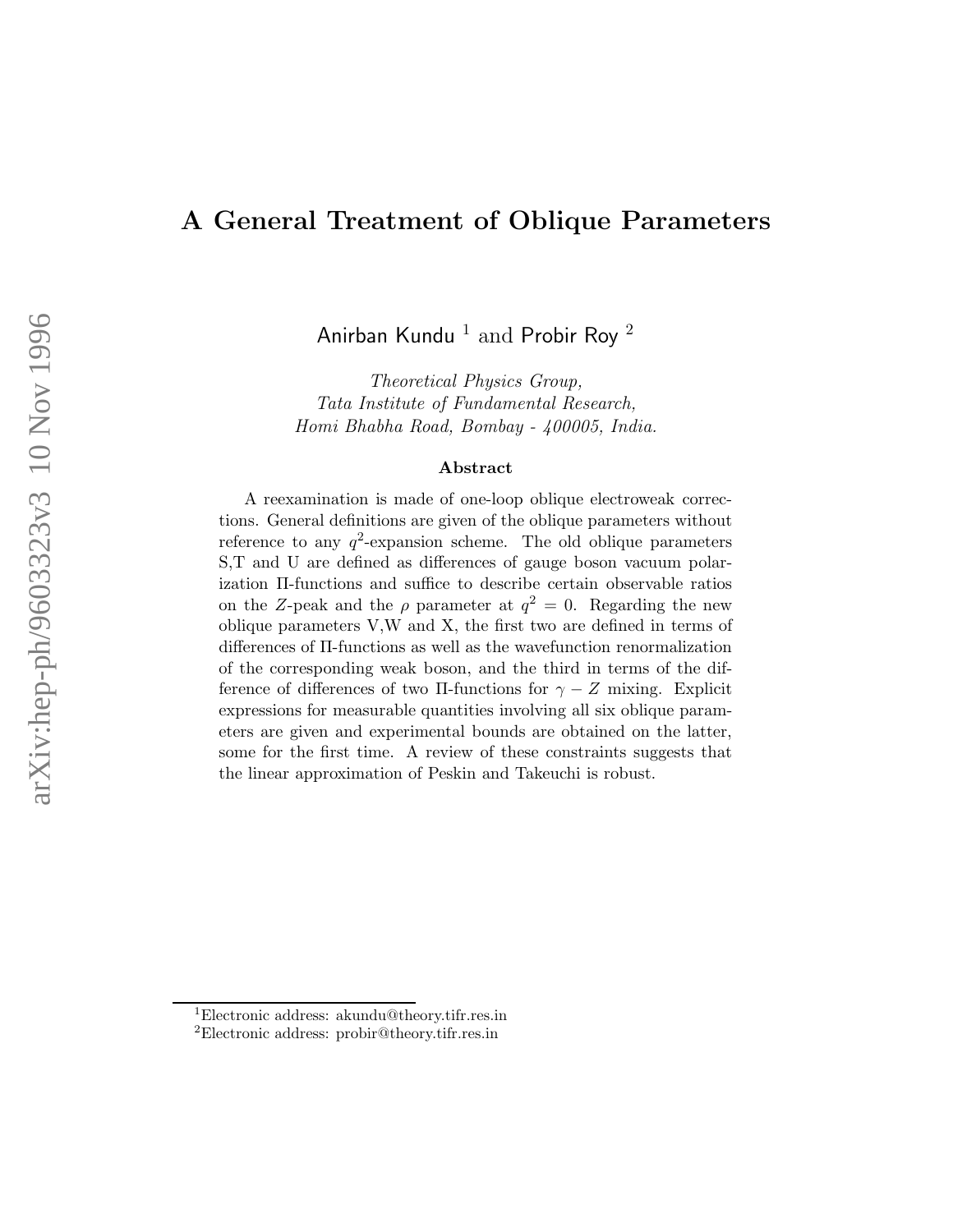#### I. Introduction

A lot of interest in recent years has centred around electroweak precision parameters [1]. These are very useful in describing the possible effects of interactions beyond the Standard Model (BSM). Hints for such interactions have been sought ardently in many precision experiments. To this end, one has had to first carefully compute various quantities in the Standard Model (SM). These calculations take into account electroweak one-loop radiative corrections [2] as well as higher loop corrections in QCD and those involving the top quark. Given these computed results, tiny deviations between predicted and measured values are looked for. In their absence, bounds are put on the precision parameters.

Consider processes without any external top quark. The coupling between the  $Z$  boson and a bottom quark-antiquark pair is special in that the specific top-mediated large vertex correction needs to be explicitly included. Otherwise, to a reasonable accuracy, one-loop corrections to all remaining SM quantities, measured to date, can be approximated by gauge vector-boson self-energy graphs [3], known as oblique corrections. (For more precise estimates [4], of course, general vertex corrections and box graphs at the one-loop level as well as top-induced two-loop terms need to be taken into account.) The aforementioned parameters can now be defined as linear combinations [5, 6] of differences between various gauge boson vacuum polarization Πfunctions at the same scale or at two separate scales and henceforth will be called old oblique parameters. These are the three constants S,T,U or equivalently  $\epsilon_1$ ,  $\epsilon_2$ , $\epsilon_3$  [1] — with  $\epsilon_1 = \alpha T$ ,  $\epsilon_2 = -\alpha (4s^2)^{-1}U$ , $\epsilon_3 = \alpha (4s^2)^{-1}S$ ,  $\alpha$  and s respectively being the fine structure constant and the sine of the Weinberg angle at the tree level. LEP and lower energy data have been used to obtain interesting bounds on them [3, 4, 5, 6].

One can classify the nongauge SM fields into light (all fermions except the top) and heavy (top and Higgs) sectors. The contributions of the light fields to perturbatively calculable quantities are known quite precisely, those from the heavy sector less so. Moreover, BSM contributions — if any — are likely to get mixed up with the latter. The effects of such heavy physics can be added on to the light physics SM calculation by using the Π-formalism. We define  $\Pi_{AB}(q^2)$  in terms of the real part of the current propagator

Re 
$$
\int d^4x e^{iq.x} \langle \Omega | T J^A_\mu(x) J^B_\nu(0) | \Omega \rangle = -\Pi_{AB}(q^2) \eta_{\mu\nu} + q_\mu q_\nu
$$
 terms, (1)

 $\eta_{\mu\nu}$  being the flat Minkowski metric and A,B being gauge group indices. The  $q_{\mu}q_{\nu}$  terms drop out when contracted with the external fermion current (as we are considering light fermions only in the external legs), so that  $\Pi_{\mu\nu}$ , and all quantities derived from it, are gauge invariant. Physics enters the LHS of (1) through the insertion of a complete set of states  $\sum_{n} |n\rangle\langle n|$  between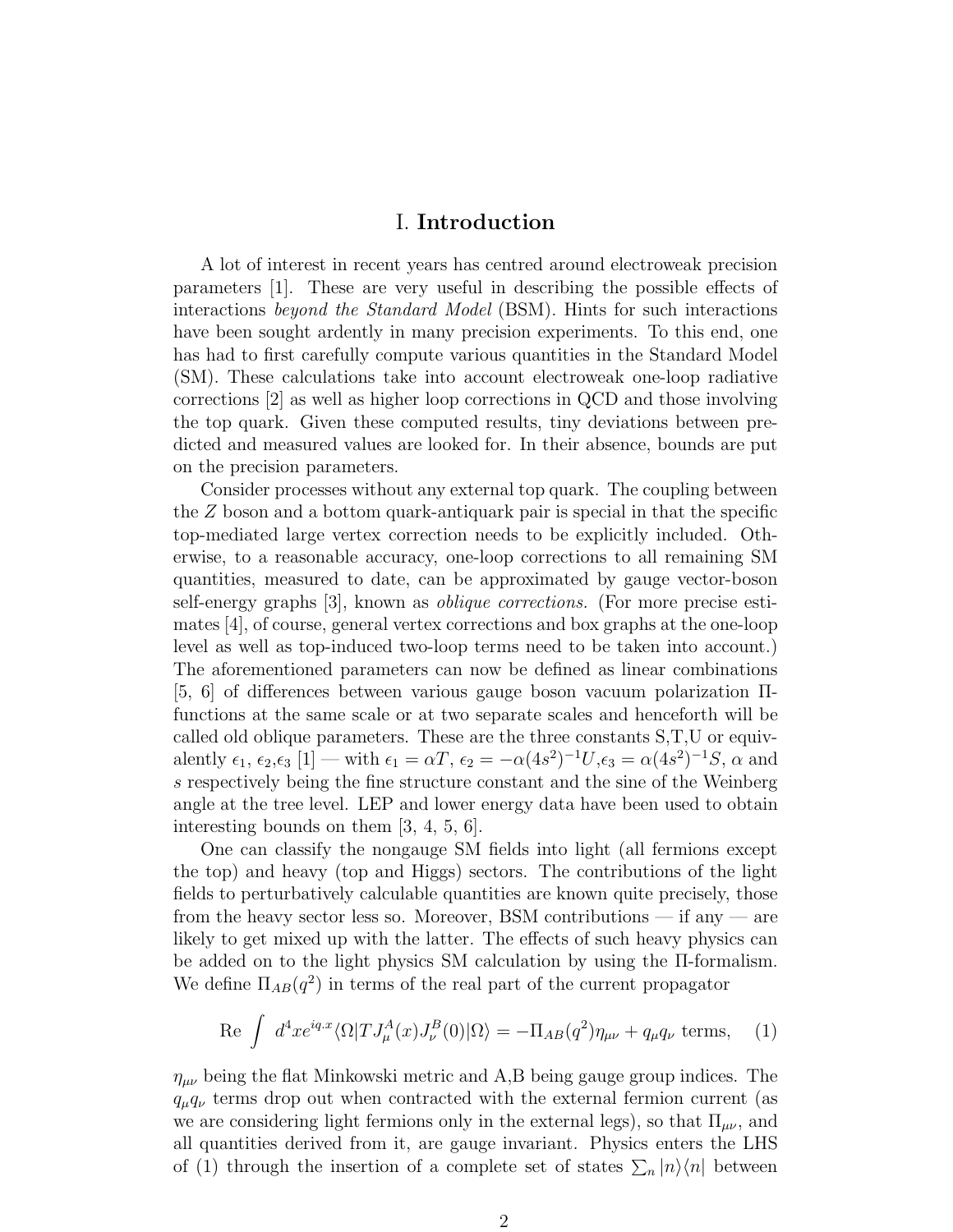the current operators. The sum can be decomposed neatly as  $\sum_{n_l} |n_l\rangle\langle n_l| +$  $\sum_{n_h} |n_h\rangle\langle n_h|$  where  $|n_l\rangle$  refers to the light SM sector and  $|n_h\rangle$  to the heavy sector including both heavy SM and any possible BSM fields. Thus the heavy and the light sector contributions add linearly to the Π-functions and hence to the oblique parameters.

One can also consider the difference of two  $\Pi$ -functions at different  $q^2$ values by defining a function  $\Pi'_{AB}(q^2)$ :

$$
\Pi_{AB}(q^2) \equiv \Pi_{AB}(0) + q^2 \Pi'_{AB}(q^2).
$$
 (2)

At  $q^2 = 0$ ,  $\Pi'_{AB}(q^2)$  and  $d\Pi_{AB}(q^2)/dq^2$  are equal; otherwise they are different. This procedure can be extended one step further by introducing  $\Pi''_{AB}(q^2)$ . This is defined as proportional to the difference of two  $\Pi'_{AB}$  functions, *i.e.*, to the difference of differences of  $\Pi_{AB}$  functions. Thus define

$$
\Pi''_{AB}(q^2) \equiv 2q^{-2}[\Pi'_{AB}(q^2) - \Pi'_{AB}(0)].
$$
\n(3)

Again, this equals  $d^2\Pi_{AB}(q^2)/d(q^2)^2$  only at  $q^2=0$ . It follows from (2) and (3) that

$$
\Pi_{AB}(q^2) = \Pi_{AB}(0) + q^2 \Pi'_{AB}(0) + \frac{1}{2} q^4 \Pi''_{AB}(q^2).
$$
 (4)

The extraction of S,T,U from the data, obtained in experiments performed both on the  $Z$ - and the W-masses as well as at low energies, has so far been made with some kind of an approximation on the  $q^2$ -dependence of the concerned Π-functions. Peskin and Takeuchi proposed [3] a linear expansion approximation which we briefly recount. This approximation amounts to replacing  $\Pi'(q^2)$  by  $\Pi'(0)$ . Thus (2) becomes

$$
\Pi_{AB}(q^2) = \Pi_{AB}(0) + q^2 \Pi'_{AB}(0). \tag{5}
$$

A quadratic expansion approximation, which is a quadratic extension of (5), i.e.,

$$
\Pi_{AB}(q^2) = \Pi_{AB}(0) + q^2 \Pi'_{AB}(0) + \frac{q^4}{2} \Pi''_{AB}(0),\tag{6}
$$

has also been suggested in [7]. Our aim in this paper is to avoid — to the extent possible — this kind of approximation in extracting the oblique parameters from experimental data. Thus, we need to identify those segments of the data which make this feasible for S,T and U. We will see that the utilization of the full set of electroweak data in determining the oblique parameters requires the introduction of three more parameters [8] V,W and X. These vanish in the linear approximation and will be called the new oblique parameters.

Before proceeding further, it is useful to review the motivation behind the linear approximation employed in [3] and related subsequent works [5, 6]. In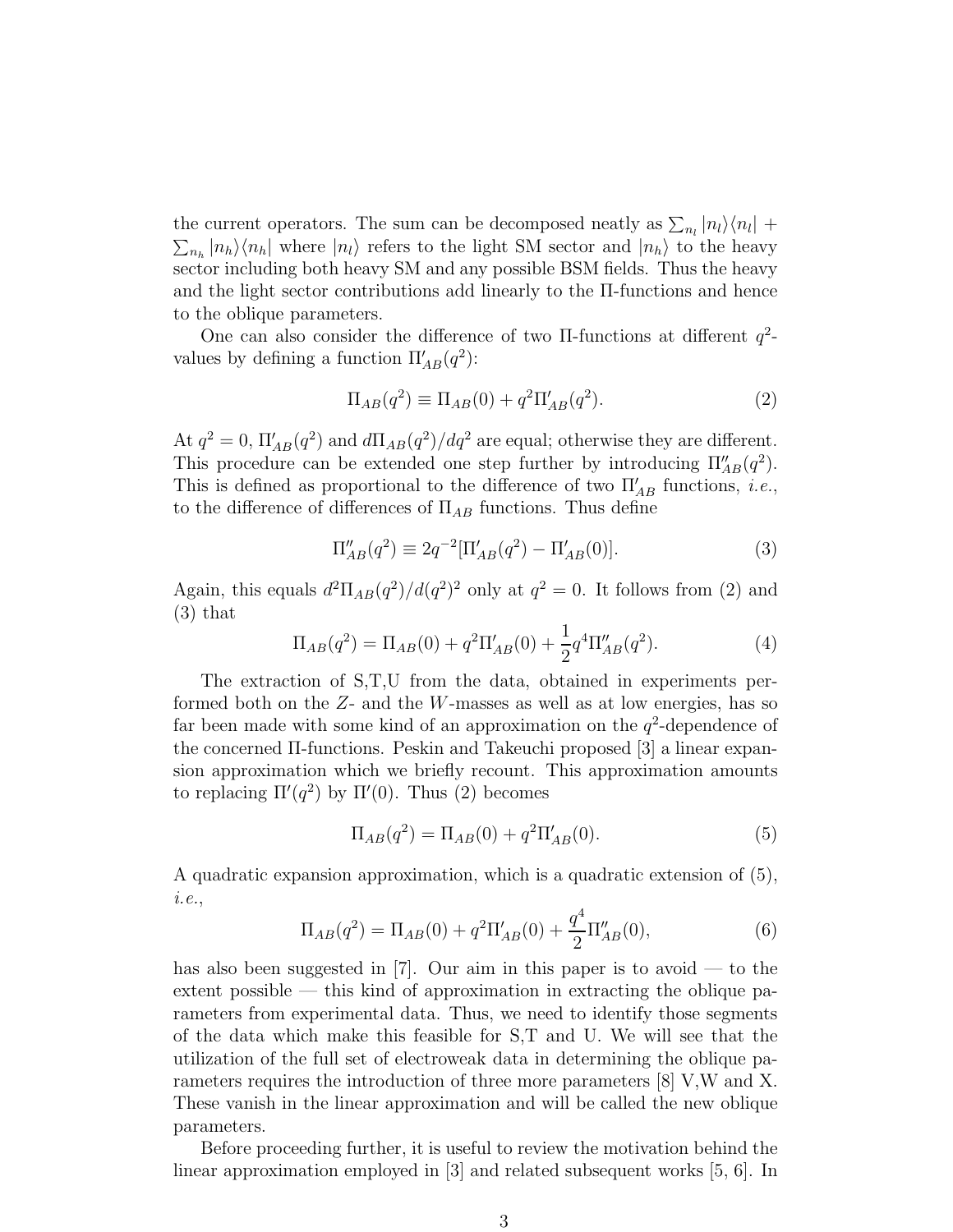the SM the difference between (2) and (5) for  $0 \ll q^2 \ll M_{W,Z}^2$  can be computed and is known to be negligibly tiny. Coming to BSM contributions, Peskin and Takeuchi [3] were inspired by scenarios of electroweak symmetry breakdown, in which the BSM mass scale M controlling the dimensional denominators in  $\Pi'(0)$ ,  $\Pi''(0)$  etc. was expected to be  $\geq 1$  TeV. In such a situation, since  $q^2$  varies between zero and  $M_{W,Z}^2$  only, it would not make much sense to retain the  $\mathcal{O}(q^4/M^4)$  terms, specially when one is neglecting both the non-oblique corections to one-loop terms and the two-loop contributions. In this picture the linear approximation could a priori be deemed as accurate. There are, however, other scenarios of electroweak symmetry breaking in which some BSM scales could have a significantly lower value such as 100-200 GeV. An example would be a low-lying techniparticle or a low electroweak gaugino mass in supersymmetry [9]. Now the accuracy of the linear approximation could be called into question. It would be desirable to give more general definitions of the oblique parameters, independent of any  $q^2$ -expansion, and hence without any commitment to the magnitude of the scale controlling electroweak symmetry breaking dynamics.

In this paper we formulate these general definitions. The old oblique parameters  $S,T,U$  are expressed as differences [6] of  $\Pi$ -functions while the new ones V,W and X are given in terms of corresponding differences of differences and their derivatives. A similar approach was taken earlier [8], but we have made several improvements. We give definitions that preserve the correct symmetry properties of S and U unlike in [8]. Furthermore, not only do we describe all one-loop oblique electroweak corrections in terms of the full set of six parameters S,T,U,V,W and X, we are able to put bounds on all of them using the data. Moreover, we clarify the issue of  $q^2$ -expansion and discuss the robustness of the linear approximation.

Focussing on the  $q^2$ -expansion procedure, we examine the question why it was used by previous authors [3, 5, 7] at all. This expansion entered the picture only in relating the Z- and W-wavefunction renormalization constants which involve derivatives of Π-functions to S,T,U which involve only differences. That step was necessitated in the calculation of certain physical observables in terms of those parameters since the said renormalization constants occur in their expressions. Ratios, which do not depend upon the wavefunction renormalization constants, are directly computable in terms of S,T and U without any use of the expansion approximation. Turning then to quantities which do, we show precisely how V,W and X can be defined so that all such quantities are expressible in terms of six oblique parameters. Using the first set of ratios and experimental data, one can obtain numerical bounds on S,T and U independently of any expansion approximation. These can then be utilized with respect to experimental data on the second set of quantities to derive the best bounds on V,W and X. The bounds on V and X are again obtained without any expansion; however, that on W is derived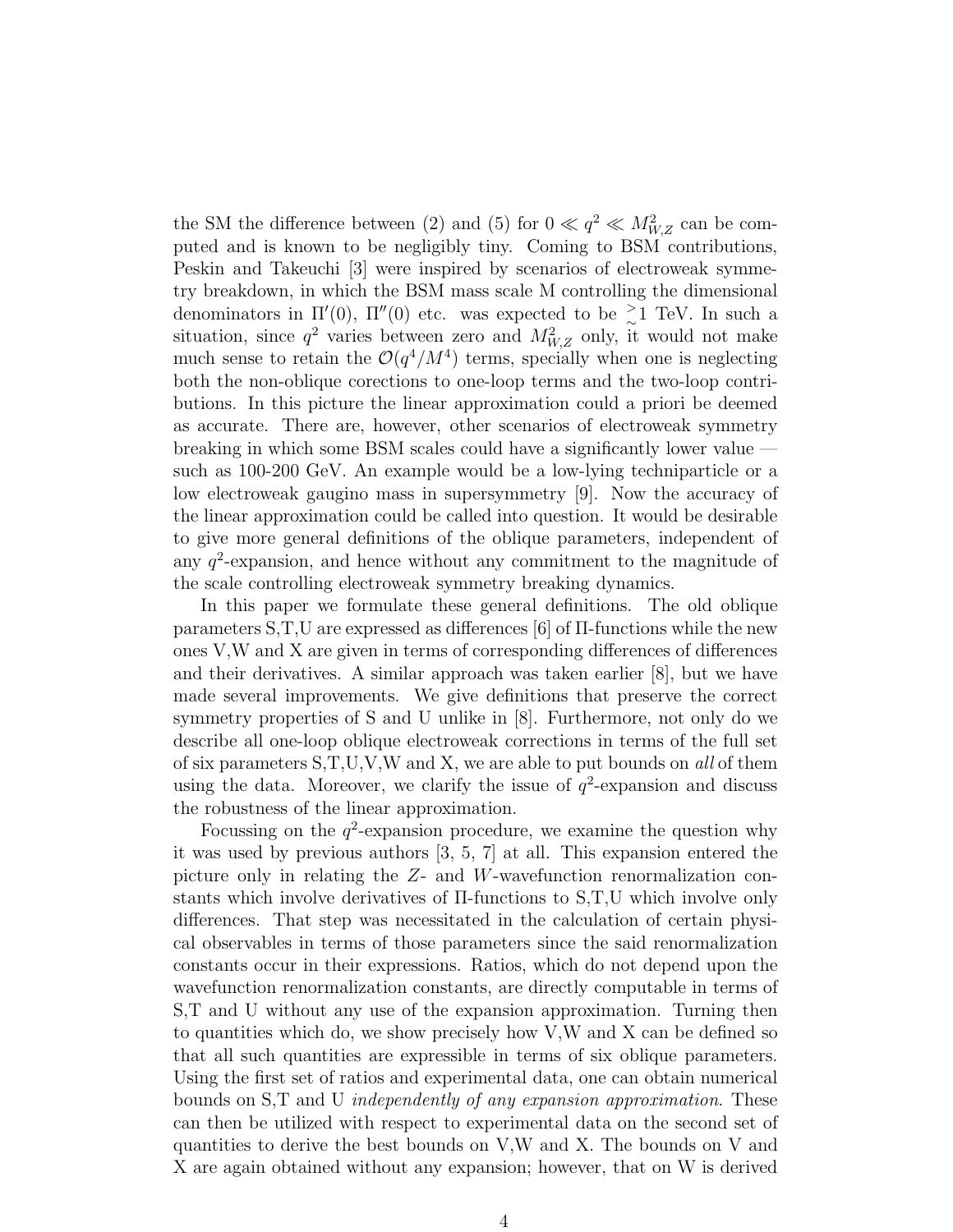within the quadratic approximation. SM contributions to all the oblique parameters (with a reference point of top and Higgs mass values) can then be subtracted to yield bounds on the corresponding BSM contributions.

The rest of the paper is organized as follows. Section II contains a review of the definitions of the old oblique parameters S,T and U, emphasizing their symmetry content. Section III discusses the issue of wavefunction renormalization of the weak vector bosons and the two new oblique parameters V,W as well as the need for the sixth parameter X; general definitions of these three are also given. In Section IV explicit one-loop corrected formulae (listed in the Appendix) for various observables are derived in the  $\star$  scheme in terms of all six oblique parameters distinguishing between certain ratios which involve only S,T and U, and quantities which also involve the new parameters. Numerical constraints on the old and new oblique parameters are discussed in Section V. The final Section VI summarizes our conclusions and contains a discussion of the robustness of the linear approximation.

### II. Old Oblique Parameters

Though a sizable literature exists on S,T and U, it would be useful to review their definitions here before introducing the new oblique parameters. In the generic  $\Pi$ -function  $\Pi_{AB}(q^2)$  of (1), the combination (AB) is allowed to take the values  $(11)$ ,  $(22)$ ,  $(33)$ ,  $(3Q)$  and  $(QQ)$ . Here 1,2,3 refer to the generators of the  $SU(2)_L$  gauge group and Q to the electromagnetic current. On account of the unbroken part of the weak isospin symmetry,  $\Pi_{11}$  equals  $\Pi_{22}$ ; hence there are four independent Π-functions. These are generally written in the gauge boson basis as follows:

$$
\Pi_{\gamma\gamma} = e^2 \Pi_{QQ},\tag{7}
$$

$$
\Pi_{\gamma Z} = \frac{e^2}{sc} (\Pi_{3Q} - s^2 \Pi_{QQ}), \tag{8}
$$

$$
\Pi_{ZZ} = \frac{e^2}{s^2 c^2} (\Pi_{33} - 2s^2 \Pi_{3Q} + s^4 \Pi_{QQ}), \tag{9}
$$

$$
\Pi_{WW} = \frac{e^2}{s^2} \Pi_{11}.
$$
\n(10)

In our notation the electromagnetic, the weak charged and the weak neutral current interaction terms in the Lagrangian density are given respectively by

$$
\mathcal{L}_{em} \equiv eJ^Q_\mu A^\mu, \tag{11}
$$

$$
\mathcal{L}_{W;cc} \equiv \frac{e}{\sqrt{2}s} (J_{\mu}^{1-i2} W^{\mu+} + J_{\mu}^{1+i2} W^{\mu-}), \qquad (12)
$$

$$
\mathcal{L}_{W;nc} \equiv \frac{e}{sc}(J^3_\mu - s^2 J^Q_\mu) Z^\mu, \tag{13}
$$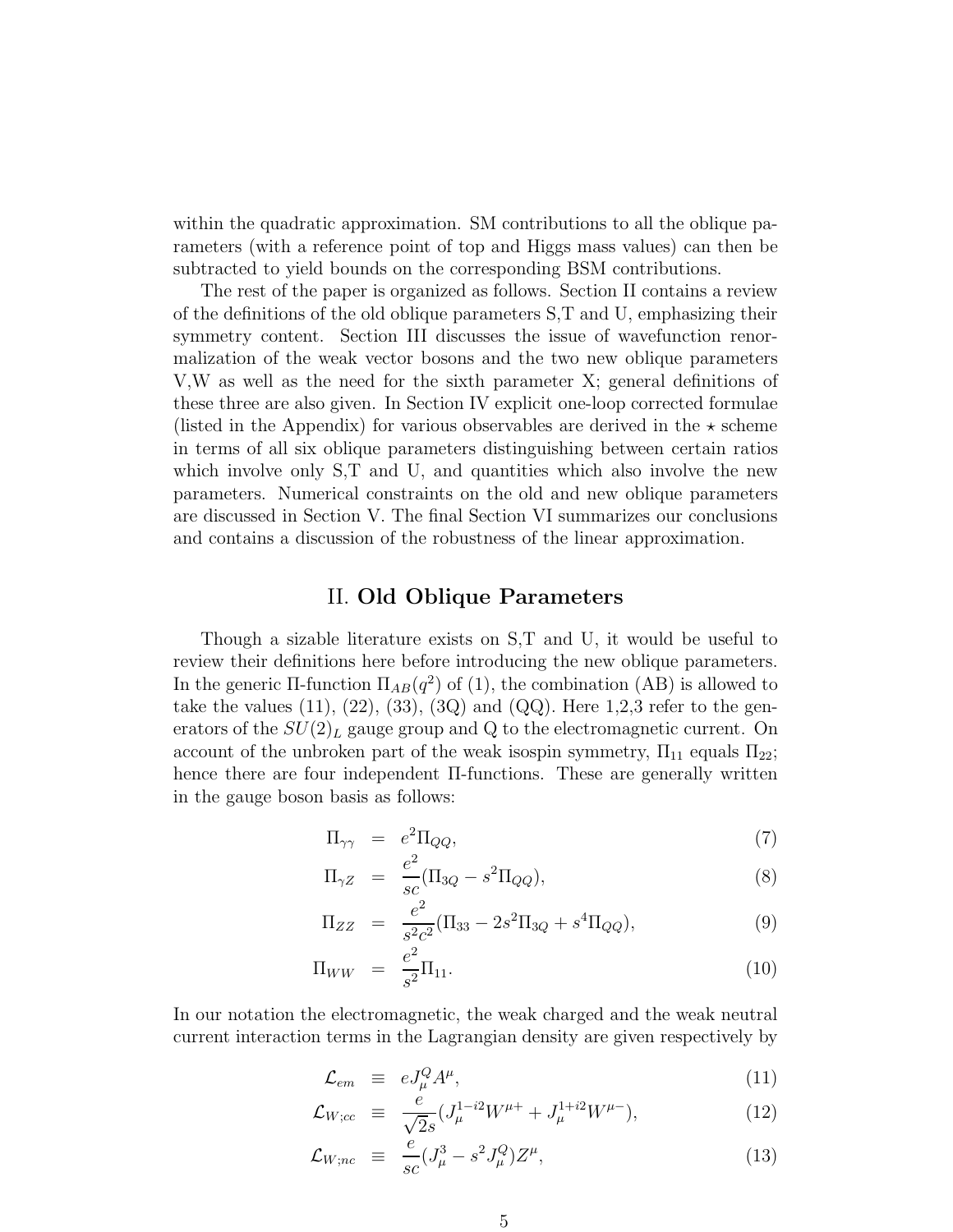with  $A^{\mu}$ ,  $W^{\mu\pm}$  and  $Z^{\mu}$  as the corresponding electromagnetic, charged weak and neutral weak gauge boson fields respectively. The tree-level quantities  $s^2$ and  $e \equiv \sqrt{4\pi\alpha}$  are defined from (i)  $s^2 = 1 - M_W^0$  $^2/M_Z^0$ <sup>2</sup> where  $M_W^0$  and  $M_Z^0$  are the tree-level masses of the  $W$  and the  $Z$  respectively (without the finite selfenergy corrections) and (ii) the Thompson cross-section  $\sigma_T = 8\pi (\alpha/m_e)^{2/3}$ [10]. The tree-level four-Fermi coupling  $G_F^0$  is given by  $\sqrt{2}e^2/(8s^2c^2M_Z^0)$  $\tilde{2}$ ).

Let us restrict ourselves only to on-shell or near-peak  $Z, W$  data plus low energy measurements which define the electroweak couplings. Let us also first consider dimensionless ratios of measurable quantities from which the W or Z wavefunction renormalizations cancel out. Then it suffices to take  $\Pi_{\gamma\gamma}$ ,  $\Pi_{\gamma Z}$  and  $\Pi_{ZZ}$  at  $q^2 = M_Z^2$ , 0 and  $\Pi_{WW}$  at  $q^2 = M_W^2$ , 0. That would give us eight one-loop corrected quantities, but the QED Ward identities imply

$$
\Pi_{\gamma\gamma}(0) = \Pi_{\gamma Z}(0) = 0,\tag{14}
$$

leaving six such independent quantities. We have already related tree-level parameters directly to experimental data. For one-loop corrected quantities, one would like to utilize three accurate numbers obtained from three precision measurements  $[10]$ : (i) the inverse of the fine structure constant, measured [11] from the Quantum Hall Effect, to be 137.036, (ii) the mass of the Z determined from LEP — namely  $(91.1888 \pm 0.0022)$  GeV, and (iii) the Fermi constant, inferred from the muon lifetime calculated to one-loop, as  $1.16639(2) \times 10^{-5} \text{ GeV}^{-2}$ . These can be used to eliminate three of the IIs. Finally, three more one-loop corrected quantities remain and the system is completely described by the choice [6]:

$$
S \equiv -\frac{8\pi}{M_Z^2} \Big[ \Pi_{3Y} (M_Z^2) - \Pi_{3Y} (0) \Big],\tag{15}
$$

$$
T \equiv \frac{4\pi}{c^2 s^2 M_Z^2} \Big[ \Pi_{11}(0) - \Pi_{33}(0) \Big],\tag{16}
$$

$$
U = \frac{16\pi}{M_W^2} \Big[ \Pi_{11}(M_W^2) - \Pi_{11}(0) \Big] - \frac{16\pi}{M_Z^2} \Big[ \Pi_{33}(M_Z^2) - \Pi_{33}(0) \Big]. \tag{17}
$$

In (15)  $\Pi_{3Y} = 2(\Pi_{3Q} - \Pi_{33})$  since  $J^Q_\mu = J^3_\mu + \frac{1}{2}$  $\frac{1}{2}J^Y_\mu$ .

What needs to be stressed in the definitions  $(15)-(17)$  is the physical meaning behind the symmetry content of each of the three oblique parameters. S quantifies the difference in mixing between the hypercharge and the third weak isospin currents at  $q^2 = M_Z^2$  and  $q^2 = 0$  (the mixing itself between two operators in the two factor groups is absent classically but arises at the quantum one-loop level owing to spontaneous symmetry breakdown). In contrast, T and U are directly concerned with weak isospin rather than hypercharge. T describes the amount of weak isospin breaking at  $q^2 = 0$ and is linearly proportional to the deviation from unity of the  $\rho$ -parameter,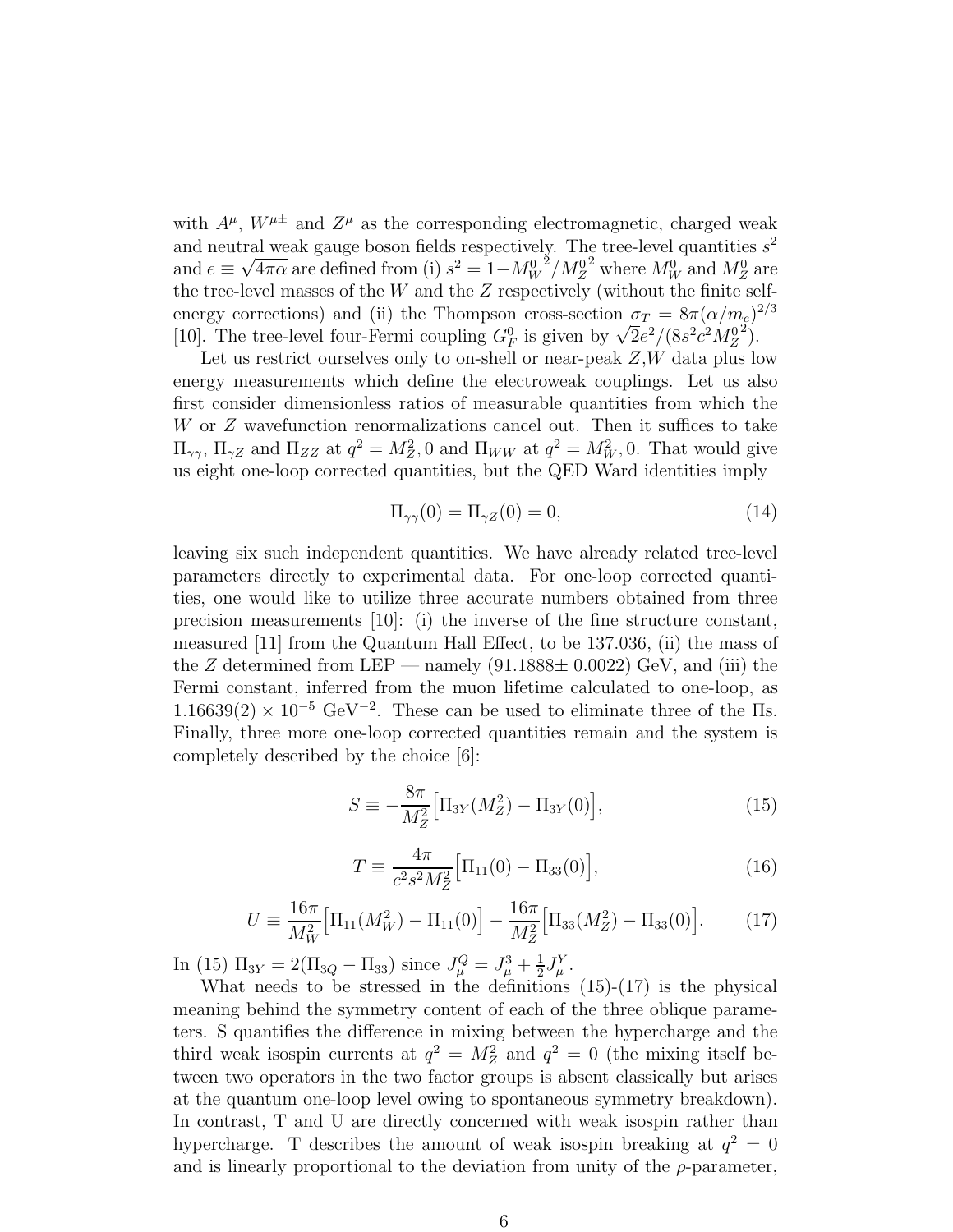measured at low energies. On the other hand, U measures the contribution of the  $W,Z$  mass nondegeneracy to weak isospin breaking. The additional oblique parameters V,W and X get introduced when one goes beyond measurable quantities which do not depend on the wavefunction renormalization and starts to consider those which do. Nevertheless, the definitions (15)-(17) stand and do not suffer any modification since the latter are independent of the  $q^2$ -expansion procedure.

At this point, it would be useful to contrast our definitions (15)-(17) with those of ref. [8]. We have extended the S,T,U definitions of Peskin and Takeuchi (PT) [3] beyond the linear approximation to a  $q^2$ -independent form. Burgess et al [8] aimed to do the same with the Marciano-Rosner (MR) [5] definitions of the corresponding quantities. With only linear terms retained, the PT and the MR definitions agree while ours agree with those of ref. [8] only for T, but not for S and U. The difference concerns the broken and custodial symmetry contents of the Π-function combinations relevant to these oblique parameters. Specifically, we can show that while our definitions preserve the desired symmetry properties, theirs do not. One could, of course, argue that the choice of definitions is a matter of convenience since it is possible to go from phenomenological fits for one set to those for the other by appropriate substitutions. However, different definitions mean different physical quantities and this important point needs to be kept in mind.

Let us reconsider the definitions of S and U. Recasting (15) and (17) in the gauge boson basis [cf.  $(7)-(10)$ ], we have

$$
\frac{\alpha}{4s^2c^2}S = \frac{\Pi_{ZZ}(M_Z^2) - \Pi_{ZZ}(0)}{M_Z^2} - \frac{c^2 - s^2}{cs} \frac{\Pi_{\gamma Z}(M_Z^2)}{M_Z^2} - \frac{\Pi_{\gamma \gamma}(M_Z^2)}{M_Z^2},\tag{18}
$$

$$
\frac{\alpha}{4s^2}U = \frac{\Pi_{WW}(M_W^2) - \Pi_{WW}(0)}{M_W^2} - c^2 \frac{\Pi_{ZZ}(M_Z^2) - \Pi_{ZZ}(0)}{M_Z^2} - s^2 \frac{\Pi_{\gamma\gamma}(M_Z^2)}{M_Z^2} - 2sc \frac{\Pi_{\gamma Z}(M_Z^2)}{M_Z^2}.
$$
(19)

In place of the ratios  $\Pi_{\gamma Z}(M_Z^2)/M_Z^2$  and  $\Pi_{\gamma \gamma}(M_Z^2)/M_Z^2$ , the authors of [8] had used  $\Pi'_{\gamma z}(0)$  and  $\Pi'_{\gamma \gamma}(0)$  respectively. With such a choice, S could not be written as a difference of  $\Pi_{3Y}$  functions between the scales  $q^2 = M_Z^2$  and  $q^2 = 0$  except only in the linear approximation. Thus the physical meaning of S as a measure of the quantum mixing between  $J^3_\mu$  and  $J^Y_\mu$  currents would be lost. Similar would be the fate of U as a measure of the contribution of the  $W,Z$  mass nondegeneracy to weak isospin breaking. The "S" and "U", defined in [8], are therefore quantities that are physically different from what have been considered so far. The two sets are related, via the X-parameter (see Section III), by "S"=S-4 $(c^2 - s^2)X$ , "U"=U-8s<sup>2</sup>X. In consequence, renormalization independent observable ratios, which depend only on S,T and U, become functions of "S",T,"U" and X.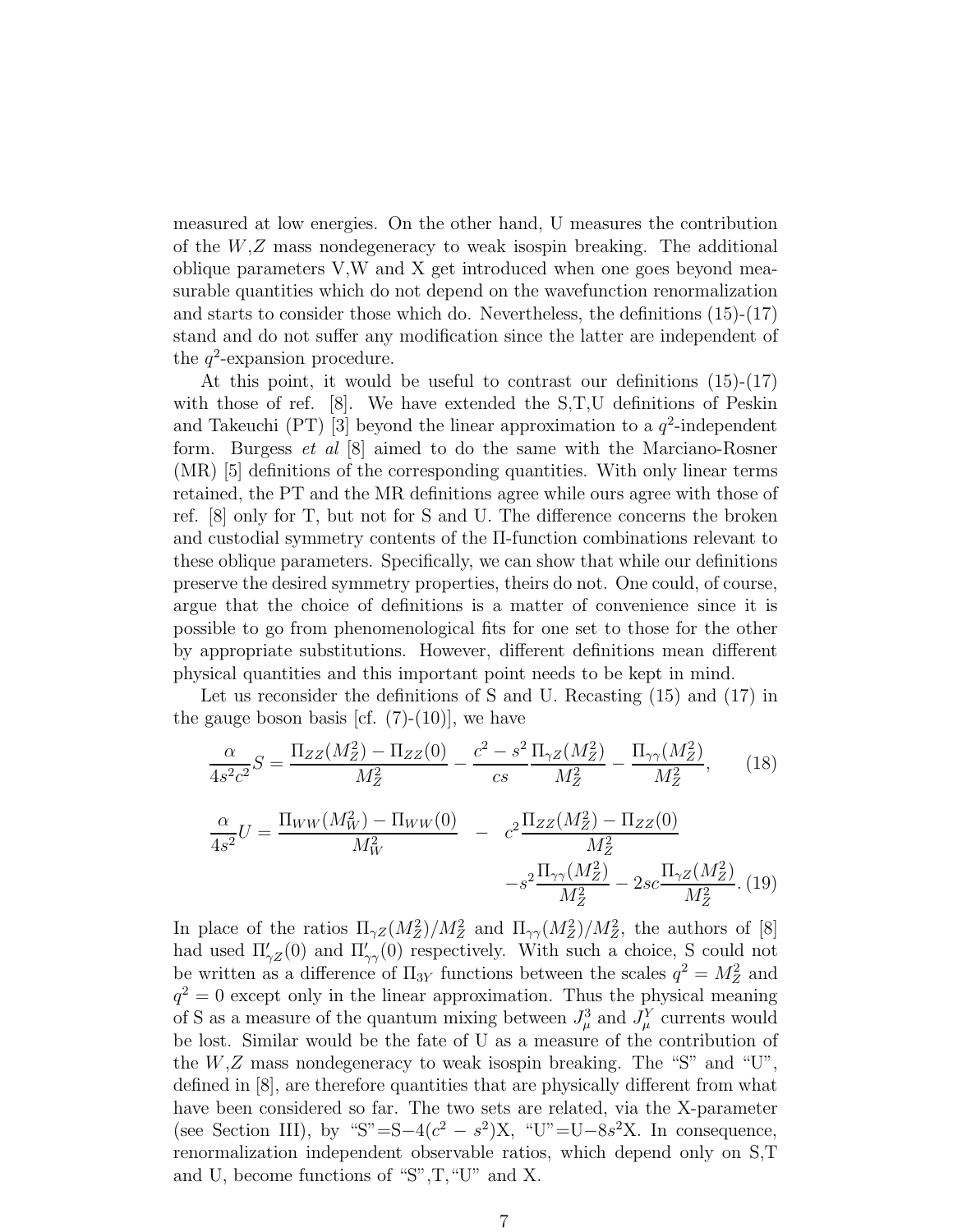An alternative approach might be to replace, in the above definitions, the differences  $[\Pi_{ZZ}(M_Z^2) - \Pi_{ZZ}(0)]/M_Z^2$  and  $[\Pi_{WW}(M_W^2) - \Pi_{WW}(0)]/M_W^2$  by  $\Pi'_{ZZ}(0)$  and  $\Pi'_{WW}(0)$  respectively, alongwith the replacements done in ref. [8]. Now,  $S'=-8\pi\Pi'_{3Y}(0)$  and  $U'=16\pi[\Pi'_{11}(0)-\Pi'_{33}(0)]$ , so that 'S' still quantifies the 3Y mixing albeit at  $q^2 = 0$ , while 'U' measures weak isospin breaking for the Π′ (0)s. With these definitions, however, no physical observable involving 'S' and 'U' at the one-loop level would be computable without invoking the  $q^2$ -expansion procedure. Our definitions (15)-(17) have been chosen so as to preserve the symmetry properties of the oblique parameters as well as to enable the determination of S,T,U without reference to that expansion approximation.

### III. Renormalization and the New Oblique Parameters

Once again, it would be useful to start with a brief review – this time of the wavefunction renormalizations of the  $Z$  and of the  $W$  and of their role in computing one-loop observables – along the lines of Peskin and Takeuchi [3]. The tree-level masses of the gauge bosons  $M_W^0$ ,  $M_Z^0$  get modified by vacuum polarization diagrams. Now the wavefunction renormalization constants  $Z_V$  (V=W,Z) — defined consistently to one-loop as the coefficients of the poles of the corresponding propagators  $Z_V \equiv (1 - d/dq^2 \Pi_{VV}|_{q^2 = M_V^2})^{-1}$  $\approx 1 + d/dq^2 \Pi_{VV}|_{q^2 = M_V^2}$  develop nontrivial dependences on the oblique parameters. By using (4), one can then write

$$
Z_Z = 1 + \Pi'_{ZZ}(0) + M_Z^2 \Pi''_{ZZ}(M_Z^2) + \frac{1}{2} M_Z^4 \frac{d}{dq^2} \Pi''(q^2)|_{q^2 = M_Z^2},\tag{20}
$$

$$
Z_W = 1 + \Pi'_{WW}(0) + M_W^2 \Pi''_{WW}(M_W^2) + M_W^4 \frac{d}{dq^2} \Pi''(q^2)|_{q^2 = M_W^2}.
$$
 (21)

If the concerned  $\Pi$ -functions were only linearly dependent on  $q^2$  [3],  $d/dq^2 \Pi|_{q^2=M_V^2}$ would be expressible as proportional to the difference  $\Pi(M_V^2) - \Pi(0)$  and would not be an independent quantity. However, any general nonlinear  $q^2$ dependence in  $\Pi_{VV}(q^2)$  would make the derivative independent of  $\Pi(M_V^2)$ and  $\Pi(0)$ .

We now define two new oblique parameters V and W as follows:

$$
\alpha V \equiv \frac{1}{2} \Big[ \frac{d}{dq^2} [q^4 \Pi''_{ZZ}(q^2)]_{q^2 = M_Z^2} - M_Z^2 \Pi''_{ZZ}(q^2) \Big], \tag{22}
$$

$$
\alpha W = \frac{1}{2} \Big[ \frac{d}{dq^2} [q^4 \Pi''_{WW}(q^2)]_{q^2 = M_W^2} - M_W^2 \Pi''_{WW}(q^2) \Big]. \tag{23}
$$

These are new in the sense that they do not contribute in the linear approximation [3] under which  $\Pi''_{AB}(q^2) \rightarrow 0$ . Further, under the quadratic approximation [7], namely  $\Pi''_{AB}(q^2) \approx \Pi''_{AB}(0)$ , they become  $\alpha V \approx \Pi'_{ZZ}(M_Z^2)$  –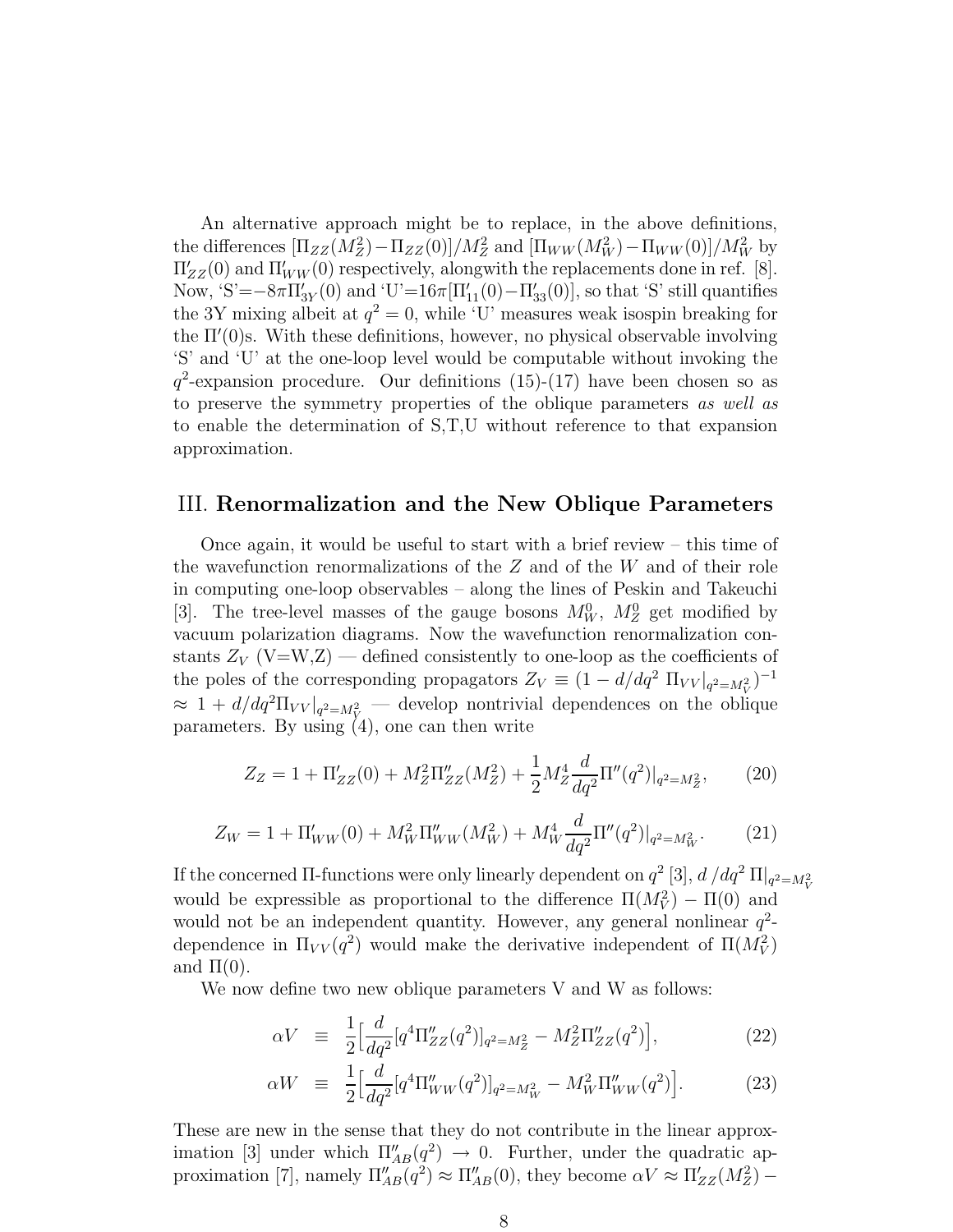$\Pi'_{ZZ}(0)$ ,  $\alpha W \approx \Pi'_{WW}(M_W^2) - \Pi'_{WW}(0)$ . It is to be noted that (20)-(23) yield the Z, W wavefunction renormalization constants to be

$$
Z_Z = 1 + M_Z^{-2} [\Pi_{ZZ}(M_Z^2) - \Pi_{ZZ}(0)] + \alpha V, \tag{24}
$$

$$
Z_W = 1 + M_W^{-2} [\Pi_{WW}(M_W^2) - \Pi_{WW}(0)] + \alpha W.
$$
 (25)

When we extend our consideration of measurable quantities on each vector boson pole from only dimensionless ratios (described by  $\alpha$ ,  $G_F$ ,  $M_Z$  and S, T, U) to also include dimensional quantities, two more parameters, namely,  $Z_Z$  and  $Z_W$  (equivalently two new oblique parameters V and W), enter their formulae calculated to one-loop.

In order to avoid the  $q^2$ -expansion and analytically use the new oblique parameters, we find it convenient to use the  $\star$  renormalization scheme of Kennedy and Lynn [12]. This is for illustrative purposes only. The  $\star$  scheme has deficiencies with respect to the level of precision now achievable in electroweak testing. It does not incorporate the one-loop vertex corrections and box graphs which contribute nonnegligibly to low-energy phenomena. With the leading log approximation, it also cannot fully cover significant top-induced two-loop terms which are part and parcel of the present day high precision calculations. However, the focus in this paper is not on the numerical accuracy of radiative corrections, but rather on a formal discussion of Π-functions with analytic expressions. It is for that purpose that we employ the  $\star$  scheme.

In the  $\star$  scheme, the key step is to replace all the bare parameters at the tree-level with their starred counterparts evaluated at appropriate momenta. Thus in this scheme the running wavefunction renormalizations  $Z_{Z^*}(q^2)$  and  $Z_{W^*}(q^2)$  are given by [3] the relations

$$
\frac{e_{\star}^2}{s_{\star}^2 c_{\star}^2} Z_{Z^{\star}} = \frac{e^2}{s^2 c^2} Z_Z,
$$
\n(26)

$$
\frac{e^2}{s_x^2} Z_{W^*} = \frac{e^2}{s^2} Z_W.
$$
\n(27)

The quantities  $e^2_\star(q^2)$ ,  $s^2_\star(q^2)$  and  $c^2_\star(q^2)$ , which appear in (26)-(27), are related at the one-loop level to  $e^2$ ,  $s^2$  and  $c^2$  respectively through appropriate  $\Pi'$ functions as follows:

$$
e_{\star}^{2}(q^{2}) = e^{2}[1 + \Pi'_{\gamma\gamma}(q^{2})], \qquad (28)
$$

$$
s_{\star}^{2}(q^{2}) = s^{2} \left[ 1 - \frac{c}{s} \Pi_{\gamma Z}'(q^{2}) \right],
$$
 (29)

$$
c_{\star}^{2}(q^{2}) = c^{2} \left[ 1 + \frac{s}{c} \Pi_{\gamma Z}'(q^{2}) \right],
$$
 (30)

and we maintain  $s_*^2(q^2) + c_*^2(q^2) = 1$ . In (28)-(30) we have once again retained only the terms that are linear in the  $\overline{\Pi}$ 's as a consistent one-loop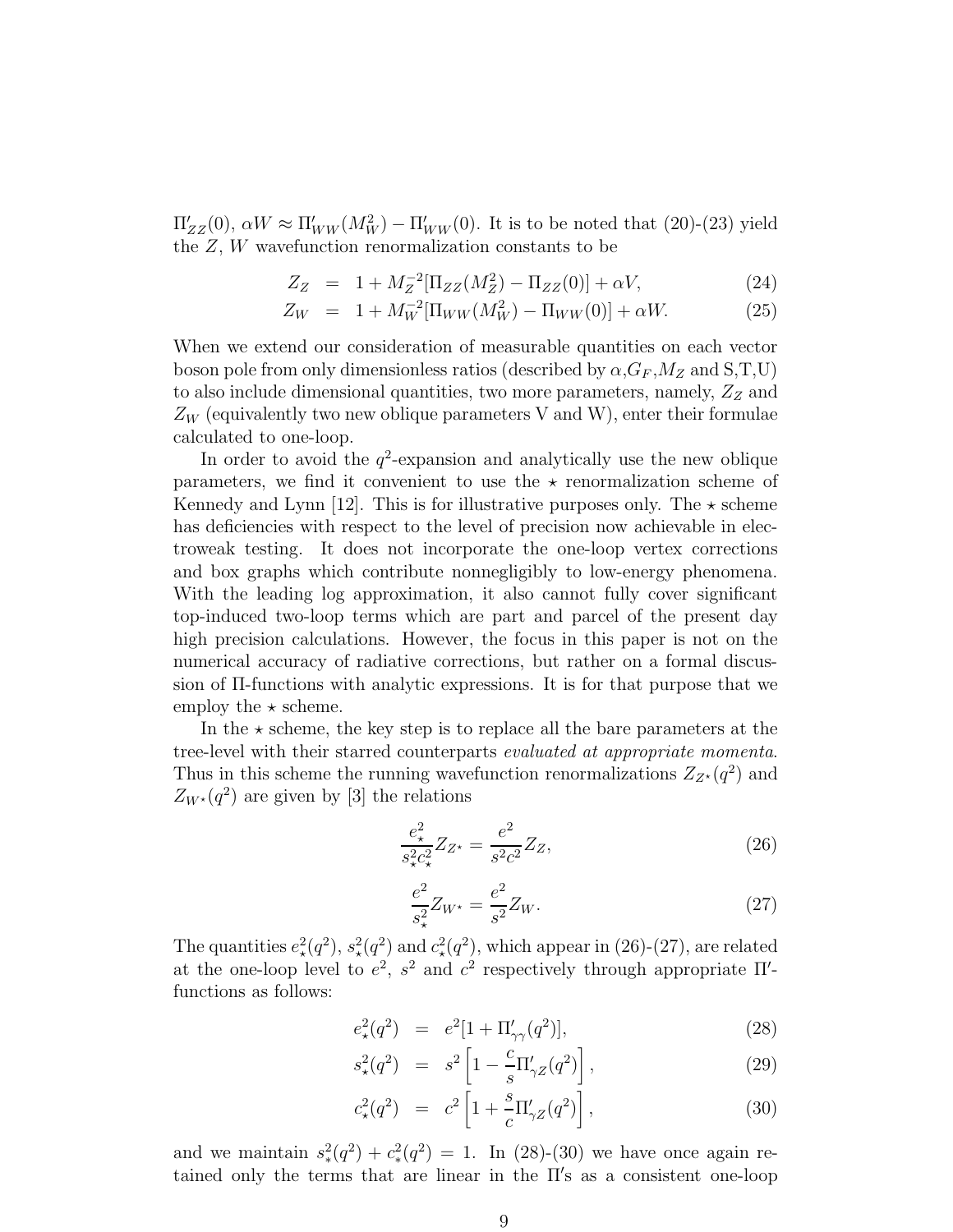approximation. It now follows that

$$
Z_{Z^*}(M_Z^2) = Z_Z \frac{e^2}{s^2 c^2} \left(\frac{s_*^2 c_*^2}{e_*^2}\right)_{M_Z^2}
$$
(31)

$$
= 1 + \frac{\alpha}{4s^2c^2}S + \alpha V,\tag{32}
$$

where we have used  $(18)$ ,  $(24)$ ,  $(26)$  and  $(28)-(30)$ . Similarly,

$$
Z_{W^*}(M_W^2) = 1 + \frac{\alpha}{4s^2}(S+U) + \alpha W.
$$
 (33)

When we extend our set of calculable quantities to include measurables at  $q^2 = 0$ , two additional quantities enter, namely,  $e_*^2(0)$  and  $s_*^2(0)$ . Of these,  $e_*^2(0)$  equals  $4\pi\alpha_*(0)$  where  $\alpha_*(0)$  is the fine structure constant measured [11] from the Quantum Hall Effect. This has already been taken as an input parameter (see Section II). In contrast,  $s_*^2(0)$  is an independent quantity. While  $s_*^2(M_Z^2)$ , a dimensionless measurable on the Z-pole, is given in terms of old oblique parameters,  $s_*^2(0)$  can only be related to  $s_*^2(M_Z^2)$  through the introduction of another new oblique parameter X to describe the running:

$$
\alpha X \equiv -sc[\Pi'_{\gamma Z}(M_Z^2) - \Pi'_{\gamma Z}(0)].\tag{34}
$$

 $\Pi'_{\gamma Z}(M_Z^2)$  has already appeared in S (vide eq. (18)), but  $\Pi'_{\gamma Z}(0)$  is an independent quantity, not necessarily small. For example, in the SM  $\Pi'_{\gamma Z}(0)$  is  $\mathcal{O}(10^{-4})$ . This underscores the need for the new parameter X. By comparison,  $\Pi'_{\gamma\gamma}(0) \equiv 1 - \alpha \alpha_*^{-1}(0)$ ; taking  $\alpha$  from Thompson scattering [10] and  $\alpha_*(0)$  from the Quantum Hall effect [11], we find  $\Pi'_{\gamma\gamma}(0) \approx 2 \times 10^{-6}$ , which can be safely neglected. Henceforth we shall therefore replace  $\alpha_*(0)$  by  $\alpha$ everywhere. Returning to X, we see that it vanishes in the linear approximation and that its definition (34) agrees with that given in ref. [8]. An additional point to note is that neither  $e_*^2(M_W^2)$  nor  $e_*^2(M_Z^2)$  is a measurable quantity on the  $W$ - or  $Z$ -pole. In order to make contact with experimentally measured dimensional quantities on each vector boson pole, one needs to theoretically evolve  $e_*^2$  from  $q^2 = 0$  to  $q^2 = M_W^2, M_Z^2$ , via the renormalization group, calculating all the light SM contributions to it  $(i.e.,$  excluding those of the top and the Higgs). This quantity will be called [3]  $e_{*,0}^2(M_V^2)$ , and we shall use  $\alpha_{*,0}(M_V^2) \equiv e_{*,0}^2(M_V^2)/(4\pi)$ , (V=W,Z).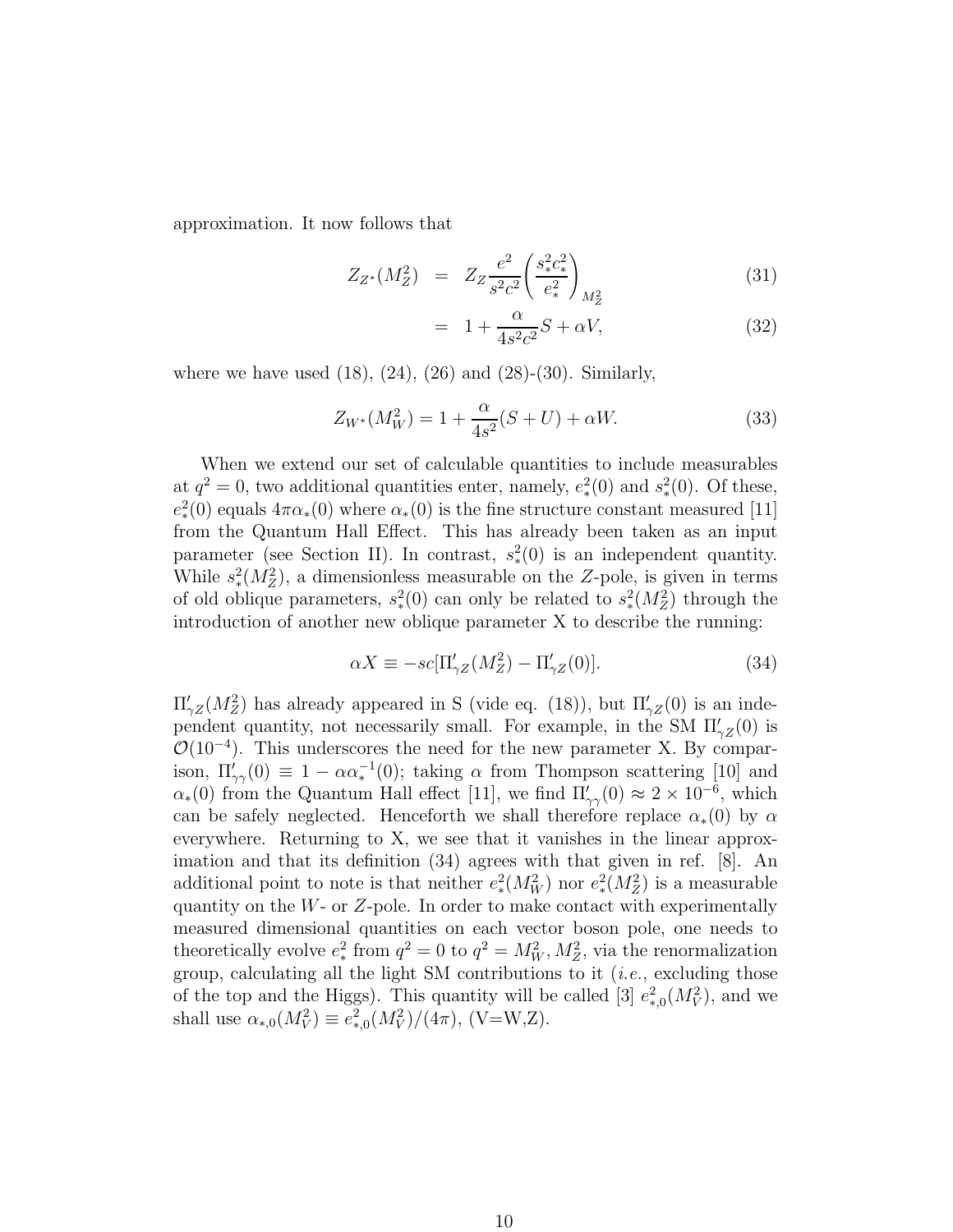#### IV. Observables in Terms of Oblique Parameters

We now present the calculations of several observables and check their dependences on the oblique parameters, old and new. First, let us consider the  $\rho$ -parameter which involves the ratio of the neutral current neutrino scattering amplitude to the charged current one at  $q^2 = 0$ . The  $q^2 = 0$ condition can be used to one's advantage by writing [3]

$$
\rho_{\star}(0) = 1 + \frac{4\pi\alpha}{s^2 c^2 M_Z^2} [\Pi_{11}(0) - \Pi_{33}(0)] = 1 + \alpha T. \tag{35}
$$

It may be noted here that in the low-energy limit the one-loop corrected four fermion weak interaction term is

$$
\frac{G_F}{\sqrt{2}} \left[ J^+_\mu J^{\mu^-} + \rho_\star(0) J^{NC}_\mu J^{\mu NC} \right],\tag{36}
$$

where  $J^+_\mu \equiv J^1_\mu - i J^2_\mu$  and  $J^{NC}_\mu \equiv J^3_\mu - s^2_\star(0) J^Q_\mu$ . We ought to reemphasize here that in terms of numerical accuracy that is now attainable [4] in precision testing at  $q^2 = 0$ , the obliqueness approximation and hence the  $\star$  formalism is rather inaccurate since contributions from non-oblique terms are not entirely negligible.

We come next to  $s_*^2$ . At the tree-level, we have

$$
s^2 c^2 = \frac{\pi \alpha}{\sqrt{2} G_F^0 M_Z^{0^2}}.
$$
\n(37)

Our Z-standard [3] is to identify  $\sin^2 \theta_W |z|$ , defined by

$$
\sin^2 \theta_W |_{Z} \equiv \frac{1}{2} \bigg[ 1 - \bigg\{ 1 - \frac{4\pi \alpha_{*,0} (M_Z^2)}{\sqrt{2} G_F M_Z^2} \bigg\}^{1/2} \bigg],\tag{38}
$$

as the renormalized value of  $s^2$ , *i.e.*, equal to

$$
s^{2} + \delta s^{2} = s^{2} + \frac{s^{2}c^{2}}{c^{2} - s^{2}} \delta \ln(s^{2}c^{2}).
$$
 (39)

with  $\alpha$  evolved to  $\alpha_{0,\star}(M_Z^2)$ . (37) then leads to

$$
\sin^2 \theta_W |Z - s^2 = \frac{s^2 c^2}{c^2 - s^2} \left( \frac{\delta \alpha_{0,\star}}{\alpha_{0,\star}} - \frac{\delta G_F}{G_F} - \frac{\delta M_Z^2}{M_Z^2} \right).
$$
 (40)

Following Lynn, Peskin and Stuart [13], we can write

$$
\frac{\delta \alpha_{0,\star}}{\alpha_{0,\star}} = \Pi'_{\gamma\gamma}(M_Z^2),\tag{41}
$$

$$
\frac{\delta G_F}{G_F} = -\frac{\Pi_{WW}(0)}{M_W^2},\tag{42}
$$

$$
\frac{\delta M_Z^2}{M_Z^2} = \frac{\Pi_{ZZ}(M_Z^2)}{M_Z^2}.
$$
\n(43)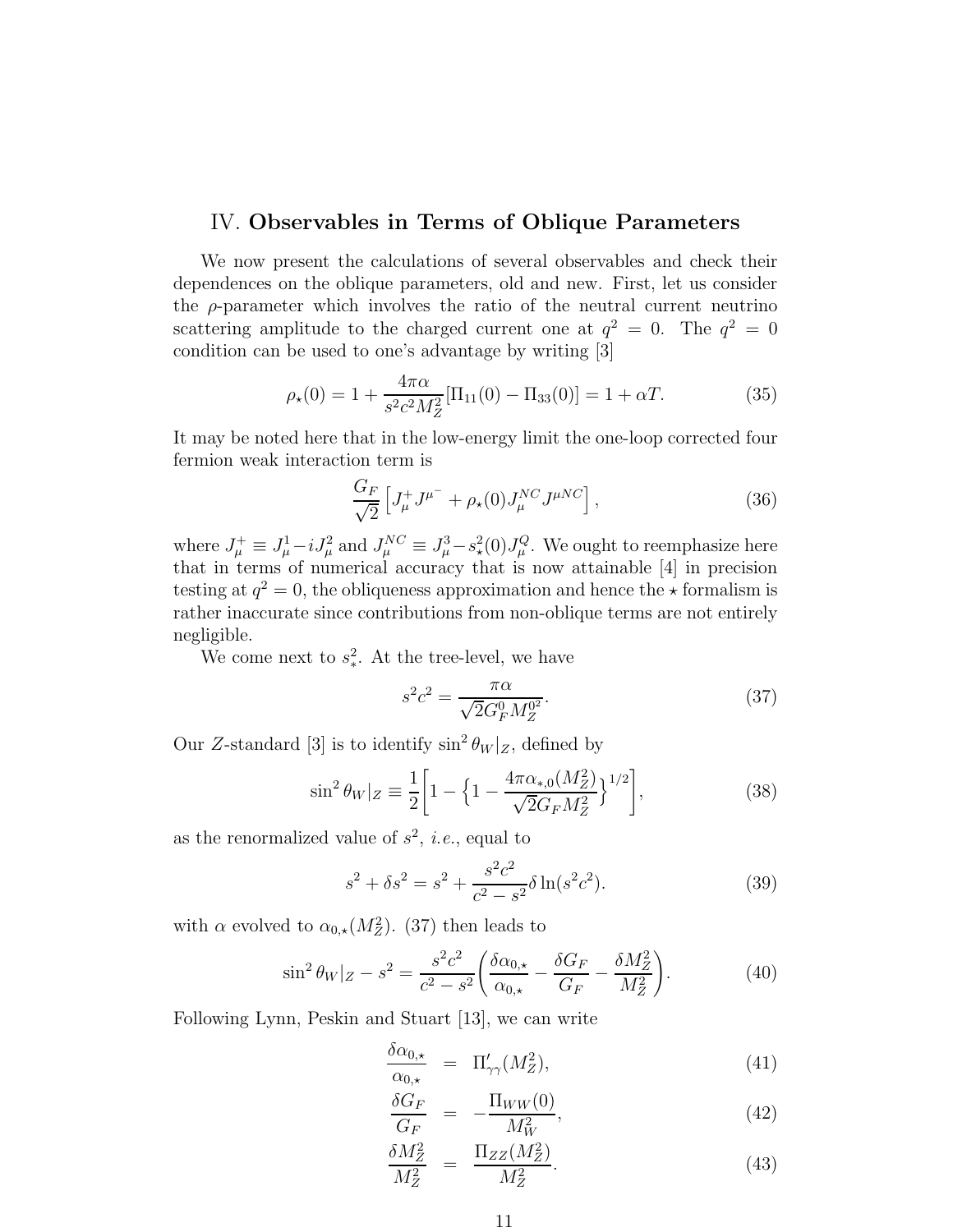$(40)-(43)$  yield

$$
\sin^2 \theta_W |Z - s^2 = e^2 \frac{s^2 c^2}{c^2 - s^2} \Big[ \Pi'_{QQ}(M_Z^2) + \frac{1}{s^2 c^2 M_Z^2} \{ \Pi_{11}(0) - \Pi_{33}(M_Z^2) + 2s^2 \Pi_{3Q}(M_Z^2) - s^4 \Pi_{QQ}(M_Z^2) \} \Big].
$$
 (44)

On the other hand, from (29), we can write

$$
s_*^2(q^2) - s^2 = -e^2[\Pi'_{3Q}(q^2) - s^2\Pi'_{QQ}(q^2)].
$$
\n(45)

(44) and (45) lead to the results

$$
s_*^2(M_Z^2) = \sin^2 \theta_W |Z + \frac{\alpha}{c^2 - s^2} (\frac{1}{4}S - s^2 c^2 T), \tag{46}
$$

$$
s_*^2(0) = \sin^2 \theta_W |Z + \frac{\alpha}{c^2 - s^2} (\frac{1}{4}S - s^2 c^2 T) - \alpha X. \tag{47}
$$

We note that X does not appear in the observables measured on the Z-pole, while it would appear in the low-energy observables that contain  $s_*^2(0)$ . It is also noteworthy that we can write  $s_*^2$  exactly only at  $q^2 = 0$  and  $q^2 = M_Z^2$ and at no other value of  $q^2$ , as is evident from the expression for X. Thus, for example, in order to evaluate  $s_*^2(M_W^2)$ , one has to use the quadratic expansion approximation [7]. This is why the latter will be needed in obtaining bounds on W. It is also interesting that X appears through  $s_*^2(0)$  in the expression [14] for the left-right parity-violating Moller asymmetry.

The ratio of the gauge boson masses can be expressed in terms of the old oblique parameters. Starting with

$$
M_W^2 = M_W^{0.2} + \frac{e^2}{s^2} \Pi_{11}(M_W^2)
$$
  
=  $(M_Z^2 - \delta M_Z^2)(\cos^2 \theta_W|_Z - \delta \cos^2 \theta_W|_Z) + \frac{e^2}{s^2} \Pi_{11}(M_W^2)$ , (48)

and using (40), we derive

$$
M_W^2/M_Z^2 = \cos^2 \theta_W |z + \frac{\alpha c^2}{c^2 - s^2} \left[ -\frac{1}{2}S + c^2 T + \frac{c^2 - s^2}{4s^2} U \right].
$$
 (49)

(The derivation proceeds much in the same manner as that given in the longer article by Peskin and Takeuchi [3].)

The partial widths measured at the Z-pole contain S and T among the old obique parameters, and V among the new ones. This is evident from the following expressions in the  $\star$  scheme.

$$
\Gamma(Z \to \nu \bar{\nu}) = Z_{Z^*}(M_Z^2) \frac{\alpha_{*,0}(M_Z^2) M_Z}{24s_*^2(M_Z^2)c_*^2(M_Z^2)},\tag{50}
$$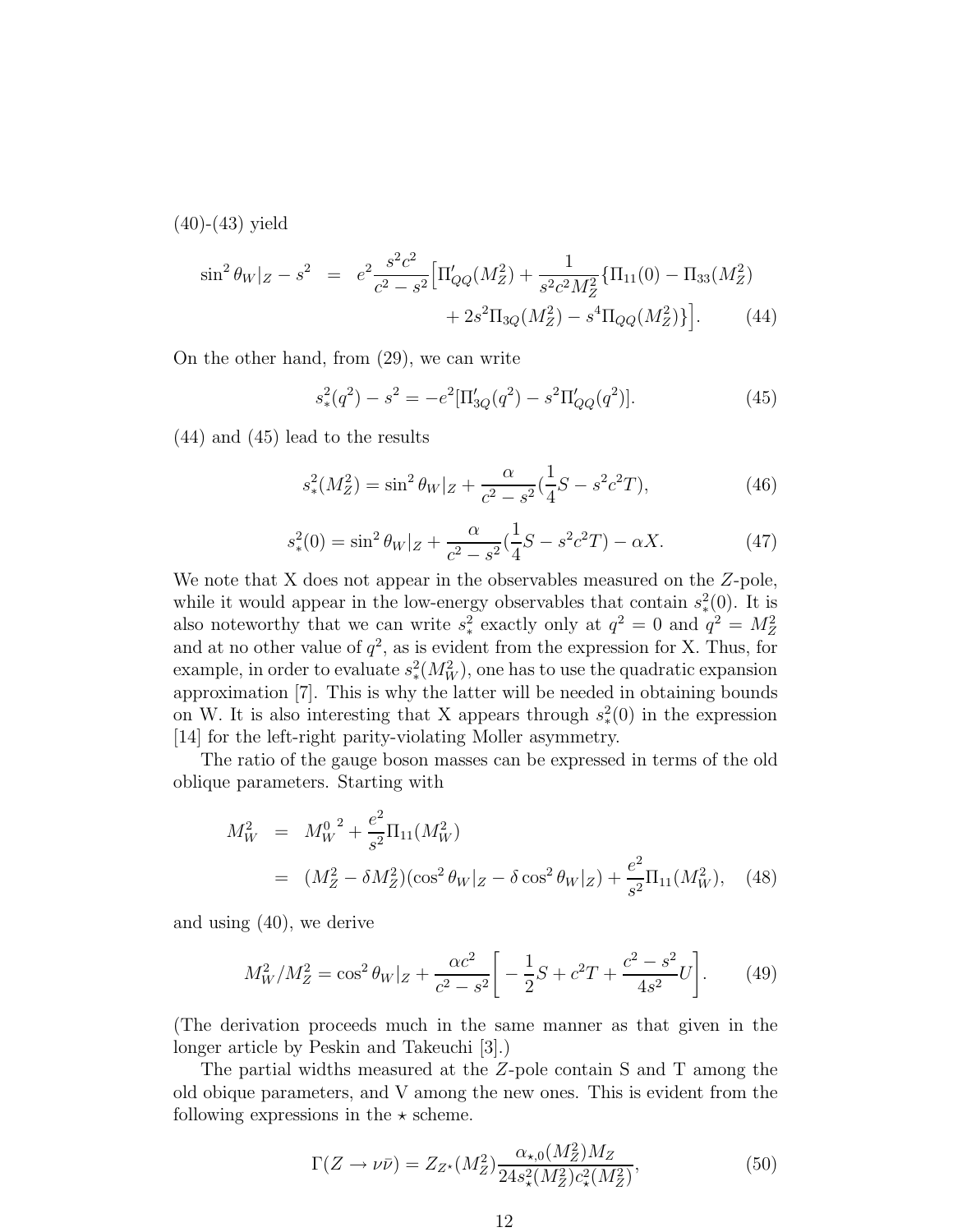$$
\Gamma(Z \to \ell \bar{\ell}) = Z_{Z^*}(M_Z^2) \frac{\alpha_{\star,0}(M_Z^2) M_Z}{6s_{\star}^2(M_Z^2)c_{\star}^2(M_Z^2)} (1 + \delta_{\text{QED}})
$$
\n
$$
\left[ \left\{ -\frac{1}{2} + s_{\star}^2(M_Z^2) \right\}^2 + \left\{ s_{\star}^2(M_Z^2) \right\}^2 \right],
$$
\n(51)

$$
\Gamma(Z \to u\bar{u}) = \Gamma(Z \to c\bar{c}) = Z_{Z^*}(M_Z^2) \frac{\alpha_{\star,0}(M_Z^2) M_Z}{2s_{\star}^2(M_Z^2)c_{\star}^2(M_Z^2)} (1 + \delta_{\text{QED}} + \delta_{\text{QCD}})
$$

$$
\left[ \left\{ \frac{1}{2} - \frac{2}{3} s_{\star}^2(M_Z^2) \right\}^2 + \left\{ -\frac{2}{3} s_{\star}^2(M_Z^2) \right\}^2 \right],
$$
(52)

$$
\Gamma(Z \to d\bar{d}) = \Gamma(Z \to s\bar{s}) = Z_{Z^*}(M_Z^2) \frac{\alpha_{\star,0}(M_Z^2) M_Z}{2s_{\star}^2(M_Z^2)c_{\star}^2(M_Z^2)} (1 + \delta_{\text{QED}} + \delta_{\text{QCD}})
$$

$$
\left[ \left\{ -\frac{1}{2} + \frac{1}{3} s_{\star}^2(M_Z^2) \right\}^2 + \left\{ \frac{1}{3} s_{\star}^2(M_Z^2) \right\}^2 \right],
$$
(53)

where

$$
\delta_{\text{QED}} = 3\alpha Q_f^2 / 4\pi, \quad \delta_{\text{QCD}} = \frac{\alpha_S}{\pi} + 1.409 \left(\frac{\alpha_S}{\pi}\right)^2 - 12.77 \left(\frac{\alpha_S}{\pi}\right)^3, \tag{54}
$$

 $\alpha_S$  being the QCD fine structure constant and a colour factor of 3 has been included in the  $Z \to q\bar{q}$  cases. The decay of Z into a  $b\bar{b}$  pair is on a slightly different footing, since the vertex correction mediated by a virtual top quark has to be taken care of. This correction can be accounted for by writing  $\Delta \rho_t = 3m_t^2 G_F/(8\pi\sqrt{2})$  and replacing  $s_*^2$  in (53) by  $s_*^2(1+\frac{2}{3}\Delta \rho_t)$ , assuming that the BSM physics does not contribute significantly to the non-oblique part.

Employing the numerical values of  $\alpha$ ,  $\alpha_{*,0}(M_Z^2)$ ,  $\alpha_S$ ,  $M_Z$  and  $G_F$ , one can write these Z-pole observables, as well as the total decay width  $\Gamma_Z$ , as functions of S,T and V, as shown in the Appendix. In contrast, the ratio of any two partial widths of the  $Z \to e.g., \Gamma(Z \to hadrons)/\Gamma(Z \to \ell\bar{\ell})$  — does not contain V, which is also true for all  $Z$ -pole asymmetries. Thus, these ratios and asymmetries put bounds on S and T, while the absolute values of the total and partial decay widths of  $Z$  contain V also. Now one can use eq. (49) to put a bound on U. This is somewhat of a loose bound at the moment, but once  $M_W$  is known with an accuracy comparable to that of  $M_Z$ — from the Tevatron and from LEP-II — the bound on U would become quite stringent.

We now consider the W-width, which is also expected to be measured quite accurately at LEP-II. The one-loop corrected leptonic decay width of the W is given in the  $\star$  scheme by

$$
\Gamma_W^{\ell} \equiv \Gamma(W \to \ell \bar{\nu}) = Z_{W^{\star}}(M_W^2) \frac{\alpha_{\star,0}(M_W^2)(M_W/M_Z)}{12s_{\star}^2(M_W^2)} M_Z.
$$
 (55)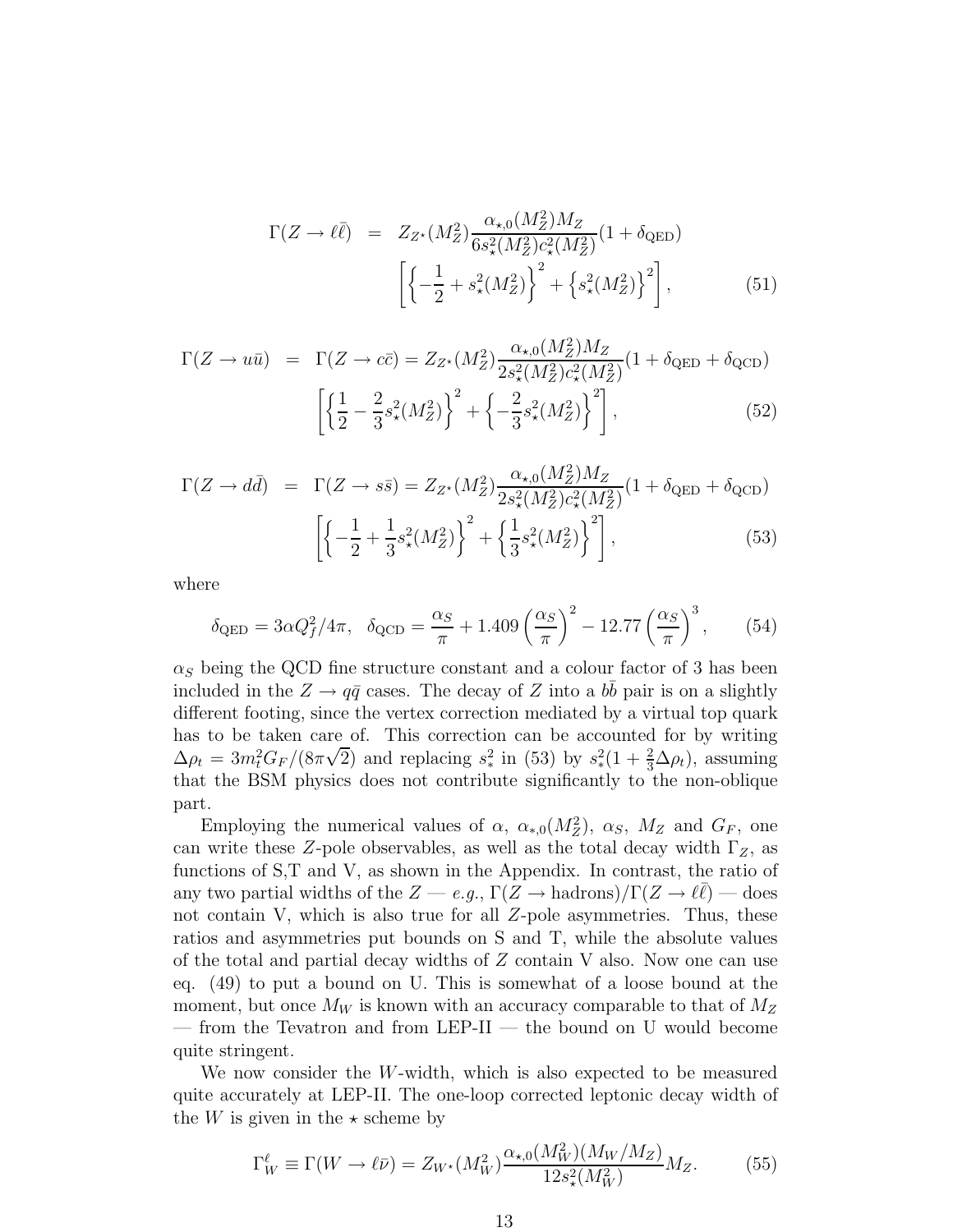The corresponding total width is

$$
\Gamma_W = 3\Gamma_W^{\ell} + 3\{1 + \delta_{\text{QCD}}\}\Gamma_W^{\ell} \{|V_{ud}|^2 + |V_{cd}|^2 + |V_{us}|^2 + |V_{cs}|^2\}
$$
  
=  $[3 + 3.123(1 + |V_{tb}|^2)]\Gamma_W^{\ell}$ . (56)

 $\alpha_{*,0}(M_W^2)$  comes out as  $128.89 \pm 0.12$  from logarithmic running. Further, for the evolution from  $M_Z^2$  to  $M_W^2$ , the use of the quadratic approximation [7] may not be too bad. This yields

$$
s_{\star}^{2}(M_{W}^{2}) = \sin^{2}\theta_{W}|_{Z} + \frac{\alpha}{c^{2} - s^{2}} \left(\frac{1}{4}S - c^{2}s^{2}T\right) - \alpha s^{2}X. \tag{57}
$$

The expressions for the total and the partial widths of the  $W$ , as shown in the Appendix, contain S,T,U,W and X.

Finally, we come to observables related to low- $q^2$  experiments. For deep inelastic neutrino scattering the quark couplings are

$$
g_L^2 \equiv [\rho_\star(0)]^2 [(g_{L\star}^u)^2 + (g_{L\star}^d)^2], \tag{58}
$$

$$
g_R^2 \equiv [\rho_\star(0)]^2 [(g_{R\star}^u)^2 + (g_{R\star}^d)^2]. \tag{59}
$$

The ratios of the neutral to charged current cross sections in the neutrino and antineutrino cases can be written in terms of the above couplings as

$$
R_{\nu} = g_L^2 + r^0 g_R^2,\tag{60}
$$

$$
R_{\bar{\nu}} = g_L^2 + \frac{1}{\bar{r}^0} g_R^2,\tag{61}
$$

where the numerical parameters  $r^0$  and  $\bar{r}^0$  are  $0.383 \pm 0.014$  and  $0.371 \pm 0.014$ respectively. Explicit expressions for  $g_{LR}^2$  and  $R_{\nu,\bar{\nu}}$ , in terms of the oblique parameters  $S, T$  and  $X$ , appear in the Appendix. Last, but not the least, is the atomic weak charge of cesium which is determined by the parity-violation experiment on cesium vapour:

$$
Q_W(^{133}_{55}Cs) = -\rho_\star(0)[78 - (1 - 4s_\star^2(0))55].\tag{62}
$$

Like other experimental quantities measured at low energies, this also is a linear combination of S,T and X, as given in the last line of the Appendix.

#### V. Constraints on the New Oblique Parameters

One can put constraints on the oblique parameters, both old and new, as follows. Compare the analytical expressions shown in the previous section, and their numerical counterparts given in the Appendix, with the experimental data. First, choose the data for only those quantities whose expressions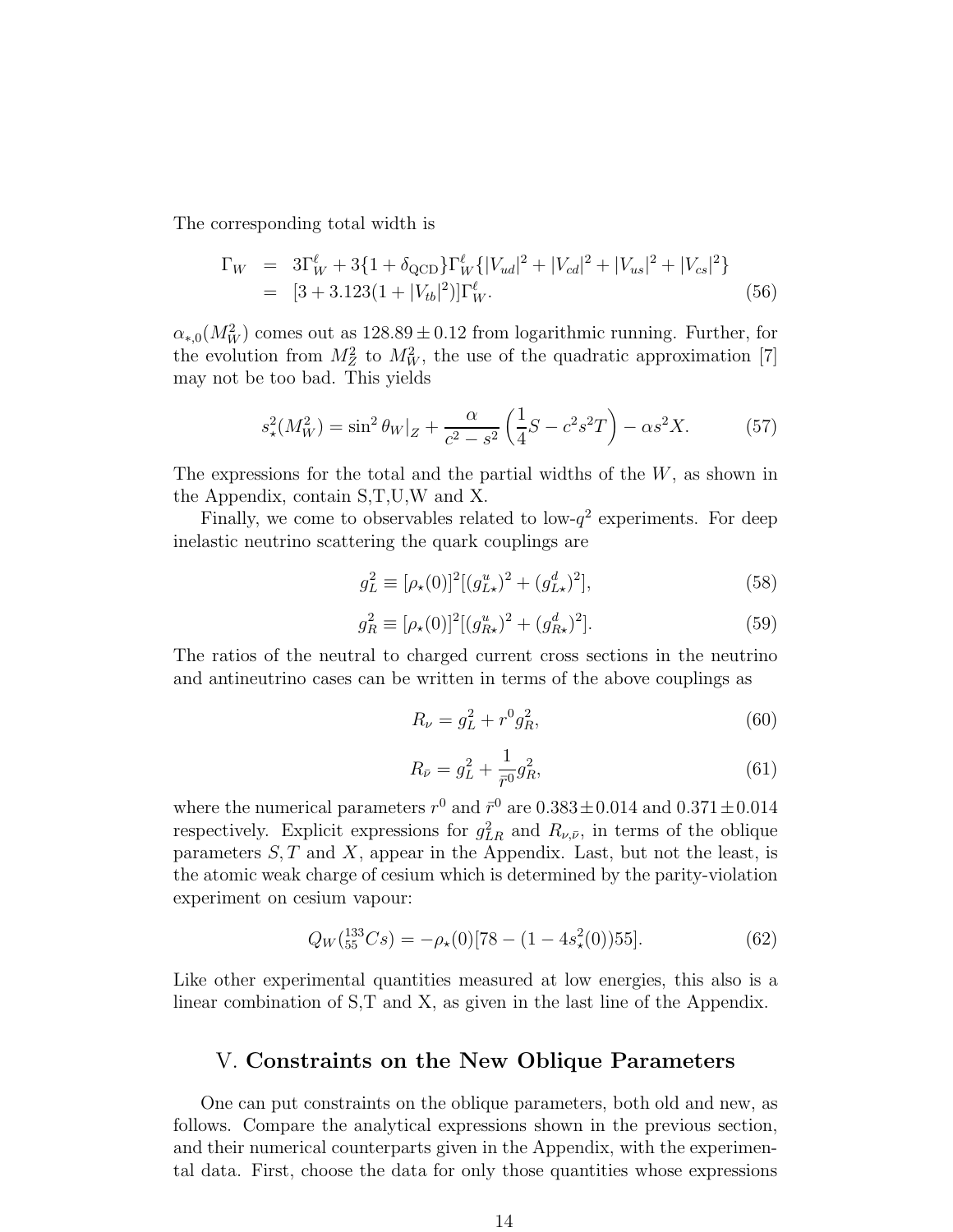contain S,T and U, but not any of the new oblique parameters. They include  $\rho_*(0)$ ,  $M_W/M_Z$ , and various ratios and asymmetries measured on the Z-mass. Since the SM and the BSM contributions add linearly and since [1], for  $m_t = 175$  GeV and  $m_H = 100$  GeV,

$$
S_{SM} = 0.60, T_{SM} = 0.79, U_{SM} = 0.95, \t(63)
$$

we constrain the BSM contributions, denoted by a tilde overhead, to be

$$
\tilde{S} = -0.04 \pm 0.26, \quad \tilde{T} = -0.04 \pm 0.31, \quad \tilde{U} = -0.63 \pm 0.61. \tag{64}
$$

Within  $1\sigma$  error, these are perfectly consistent with zero (no observable BSM physics). The fact that the allowed ranges for  $S$ ,  $T$  and  $U$  are nearly the same as those obtained using the linear approximation proves the robustness of the linear approximation.

We now proceed to consider V,W and X. First note that the SM values of V,W and X are of the order of  $10^{-3}$ . More precisely, for  $m_t = 175$  GeV and  $m_H = 100 \text{ GeV}, V_{SM} = -0.004, W_{SM} = -0.003 \text{ and } X_{SM} = 0.001.$  Thus the constraints obtained on these new oblique parameters are essentially those on  $\hat{V}$ ,  $\hat{W}$  and  $\hat{X}$ . The constraint on V can be obtained from the total decay width of Z, and comes out to be

$$
\tilde{V} = 0.30 \pm 0.38. \tag{65}
$$

Similarly, the constraint on W can be obtained from the total decay width of the W-boson, or its partial width to leptons. One finds that

$$
\tilde{W} = 0.11 \pm 4.70. \tag{66}
$$

Because of the greater inaccuracy in the present data on the  $W$ , relative to those on the  $Z$ , this constraint on W is one order of magnitude weaker as compared to that on V. Coming to X, we constrain it from observables at  $q^2=0$  as follows:

$$
\tilde{X} = 0.38 \pm 0.59. \tag{67}
$$

As expected, all of these new oblique parameters are compatible with zero, and central values are of the same order as those of S, T and U.

In the  $\star$  scheme explicit expressions for the oblique parameters can be written in terms of observable quantities. For  $S,T,U$ , such expressions were already given by Peskin and Takeuchi [3]. We write those for V,W,X below.

$$
V = 162.0 + 55.0\Gamma_Z - 7.8R_l - 137.0\rho_*(0),\tag{68}
$$

$$
W = 582.0 - 15.52R_l + 9.89\rho_*(0) - 461.72\frac{M_W}{M_Z} + 0.137Q_W(^{133}_{55}Cs) + 66.34\Gamma_W,
$$
\n(69)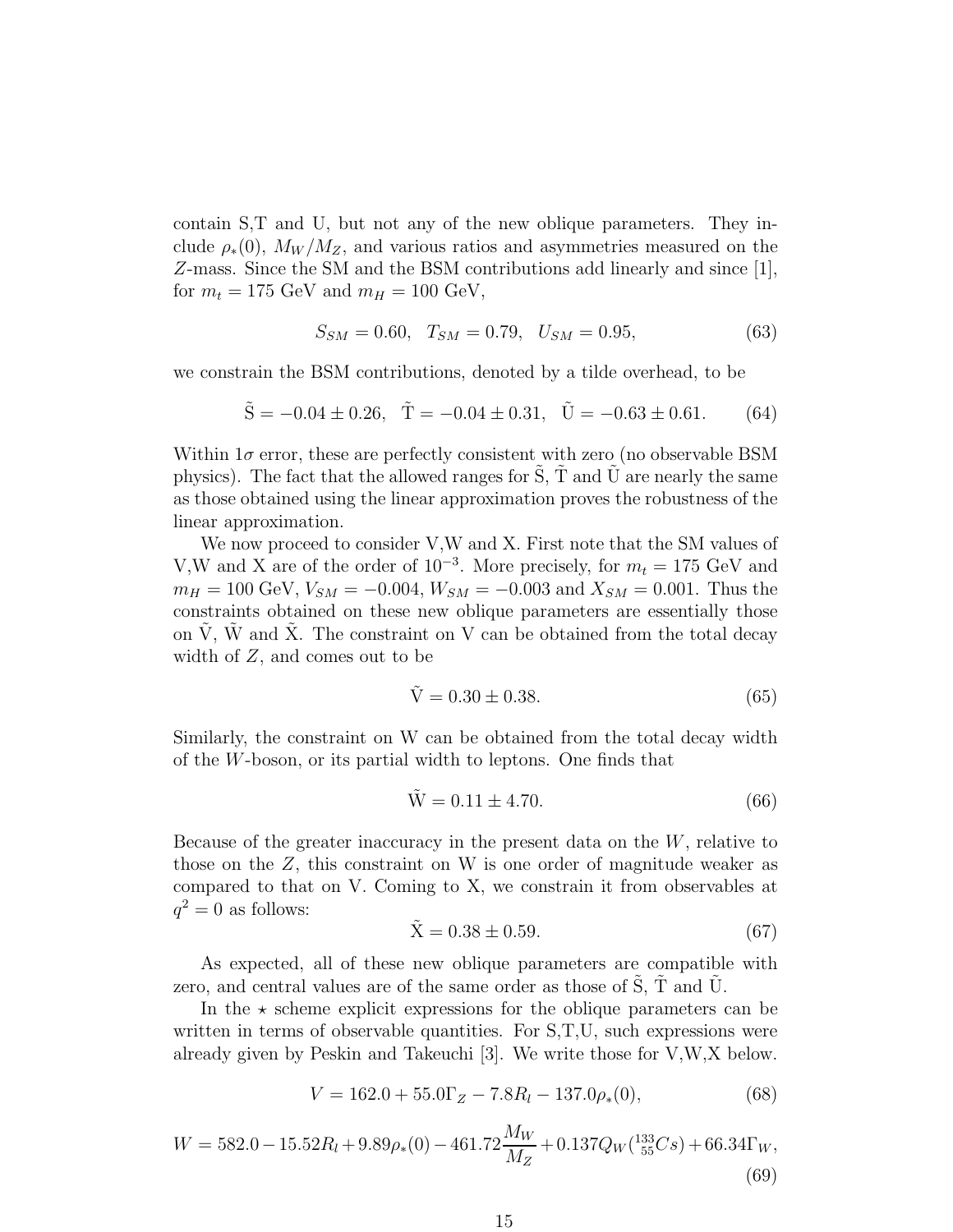$$
X = 163.0 - 7.90R_l + 46.90\rho_*(0) + 0.62Q_W(^{133}_{55}Cs). \tag{70}
$$

Here  $R_l \equiv \Gamma(Z \to \text{hadrons})/\Gamma(Z \to \ell \bar{\ell})$ . Of course, V,W and X can be written in terms of other observables too, but we have chosen the set with the least experimental errors and hence maximum sensitivity to any possible BSM contributions.

### VI. Summary and Discussion

Three salient features of our work can be summarized as follows.

- Electroweak oblique parameters  $S, T, U, V, W$  and X can be consistently defined at the one-loop level with the help of  $\Pi$ ,  $\Pi'$  and  $\Pi''$  functions and the  $q^2$ -derivative of the  $\Pi''$  function — without any  $q^2$  expansion approximation. The symmetry content of S,T and U are manifest in our definitions.
- The new oblique parameters V and W appear only in the wavefunction renormalizations of the Z and the W boson respectively, and through them, in the expressions for the total and partial decay widths of these bosons. X appears only in  $s_*^2(0)$  and through it, in other observables (such as Moller asymmetry [14]) at  $q^2 = 0$ . The physics contents of these new parameters are quite distinct.
- The constraints on the new oblique parameters are as follows:  $V =$  $0.30 \pm 0.38$ ,  $W = 0.11 \pm 4.70$ ,  $X = 0.38 \pm 0.59$ , and there is practically no difference here between those with tilde and those without.

What is really the new element in our work? We have given definitions of oblique parameters with correct symmetry properties. We have also shown that ratios of LEP and Tevatron observables, that are independent of the renormalization constants  $Z_{W,Z}$ , involve only S,T and U, and give no information on the new oblique parameters V,W and X. We have further considered LEP and Tevatron observables that involve  $Z_Z$  and  $Z_W$ ; we have been able to relate  $Z_Z$  and  $Z_W$  to the oblique parameters and to derive numerical bounds on V and W. On the other hand, constraints on X follow from lowenergy measurements. We have also shown that the linear approximation of Peskin and Takeuchi is, in fact, quite robust. This is because the bounds on S,T,U depend very little on whether one uses the linear approximation or not. It is nonetheless interesting to explore the new parameters V,W and X as they can be significant if there is relatively light BSM physics. With that objective, we have expressed V,W and X as functions of those experimentally measured quantities which are being measured most accurately. These can provide suitable precision probes for BSM physics with respect to better data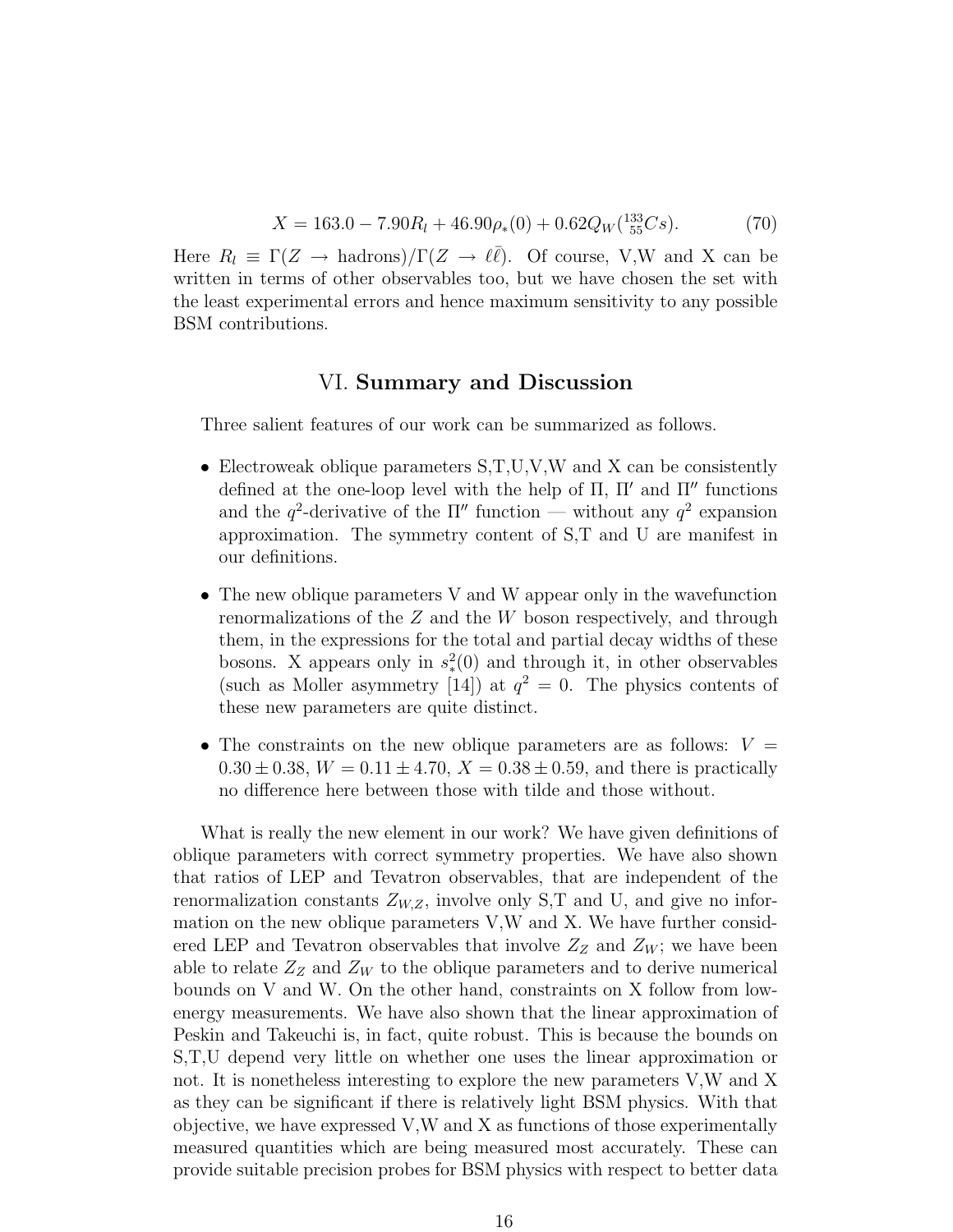in future. Our stress in this paper, however, has been more on formal issues concerning oblique parameters and less on precision testing. The numbers quoted are, therefore, correct only within the framework of the  $\star$  scheme; oneloop non-oblique corrections as well as significant two-loop effects involving the top quark have not been taken into account. A precision analysis should include those non-oblique correction, in view of the highly accurate results on the Z-peak. Nevertheless, the general definitions of oblique parameters given in this work as well as the accompanying discussion of the expansion approximation together with the suggestive evidence for the robustness of the linear expansion will hopefully be useful in clarifying the broad picture.

#### Acknowledgements

This work originated in the workshop WHEPP-3 organized by the Institute of Mathematical Sciences, Madras, under the sponsorship of the S.N. Bose National Centre for Basic Sciences. PR acknowledges the hospitality of Oxford University where he did part of this work under the Royal Society/Indian National Science Academy exchange programme. We acknowledge discussions with F. Caravaglios, M. Einhorn, S. King, P. Langacker and M. Peskin. We are especially indebted to Sunanda Banerjee for his assistance with experimental data.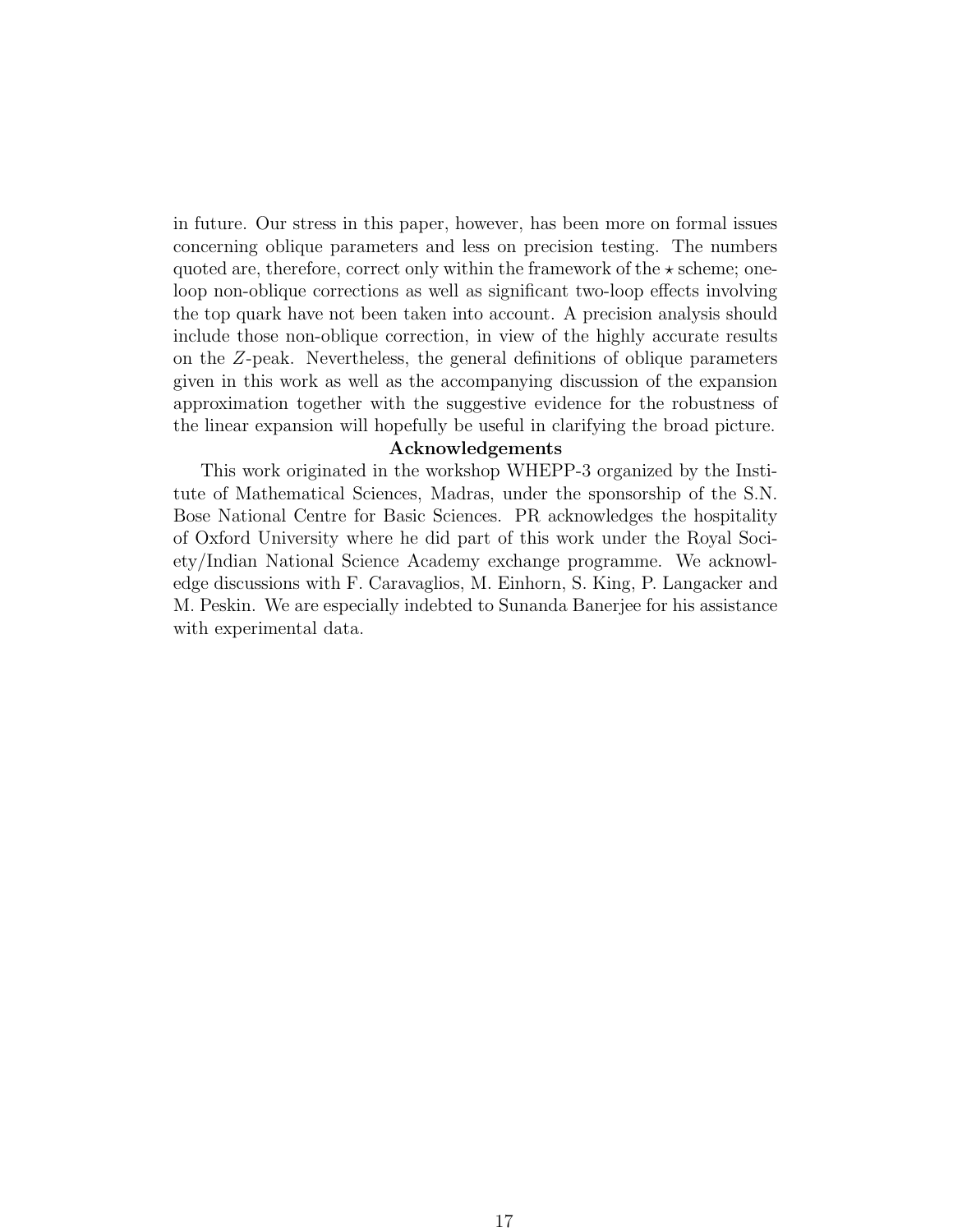## Appendix

In this appendix, we give the numerical expressions for observables measured at the Z- (or the W) peak, and at  $q^2 = 0$ . First we quote those observables which can be expressed as functions of S,T and U only. As already noted in the text, these expressions are only valid within the framework of the  $\star$  scheme. Thus, we do not qoute any error margins in these expressions, as the precision of the  $\star$  scheme can be questioned where two-loop effects, threshold effects and other non-oblique corrections are significant.

$$
s_*^2(M_Z^2) = 0.231[1 + 0.014S - 0.010T], \tag{A.1}
$$

$$
\rho_*(0) = 1 + 7.29 \times 10^{-3} T,\tag{A.2}
$$

$$
R_l \equiv \Gamma_h / \Gamma_{\ell\bar{\ell}} = 20.787[1 - 2.78 \times 10^{-3} S + 1.97 \times 10^{-3} T], \quad (A.3)
$$

$$
R_b \equiv \Gamma_b/\Gamma_h = 0.216[1 + 0.54 \times 10^{-3} S - 0.41 \times 10^{-3} T], \quad (A.4)
$$

$$
R_c \equiv \Gamma_c/\Gamma_h = 0.171[1 - 1.17 \times 10^{-3} S + 0.79 \times 10^{-3} T], \quad (A.5)
$$

$$
\sigma_h^0 = 41.464[1 + 0.59 \times 10^{-3} S - 0.25 \times 10^{-3} T], \tag{A.6}
$$

$$
M_W/M_Z = 0.877[1 - 1.19 \times 10^{-3} S + 3.68 \times 10^{-3} T + 4.06 \times 10^{-3} U],
$$
\n(A.7)

$$
A_{LR} = 0.148[1 - 0.175S + 0.122T] = -P_{\tau}, \tag{A.8}
$$

$$
A_{FB}^l = 0.75(A_{LR})^2 = 0.016[1 - 0.350S + 0.245T],
$$
\n(A.9)

$$
A_{FB}^b = 0.104[1 - 0.177S + 0.124T], \tag{A.10}
$$

$$
A_{FB}^c = 0.073[1 - 0.192S + 0.134T]. \tag{A.11}
$$

Next, those expressions which contain V,W and X, apart from S,T and U, are listed.

$$
s_*^2(0) = 0.2312[1 + 0.014S - 0.010T - 0.032X],
$$
\n(A.12)  
\n
$$
\Gamma(Z \to \nu\bar{\nu}) = 0.166[1 - 0.35 \times 10^{-3}S + 7.10 \times 10^{-3}T + 7.29 \times 10^{-3}V],
$$
\n(A.13)  
\n
$$
\Gamma(Z \to \ell\bar{\ell}) = 0.084[1 - 1.65 \times 10^{-3}S + 8.45 \times 10^{-3}T + 7.29 \times 10^{-3}V],
$$
\n(A.14)  
\n
$$
\Gamma(Z \to u\bar{u}) = \Gamma(Z \to c\bar{c})
$$
\n
$$
= 0.297[1 - 5.6 \times 10^{-3}S + 11.2 \times 10^{-3}T + 7.29 \times 10^{-3}V],
$$
\n(A.15)

$$
\Gamma(Z \to d\bar{d}) = \Gamma(Z \to s\bar{s})
$$
  
= 0.383[1 - 3.8 \times 10^{-3}S + 10.0 \times 10^{-3}T + 7.29 \times 10^{-3}V],  
(A.16)  

$$
\Gamma(Z \to b\bar{b}) = 0.375[1 - 3.9 \times 10^{-3}S + 10.0 \times 10^{-3}T + 7.29 \times 10^{-3}V],
$$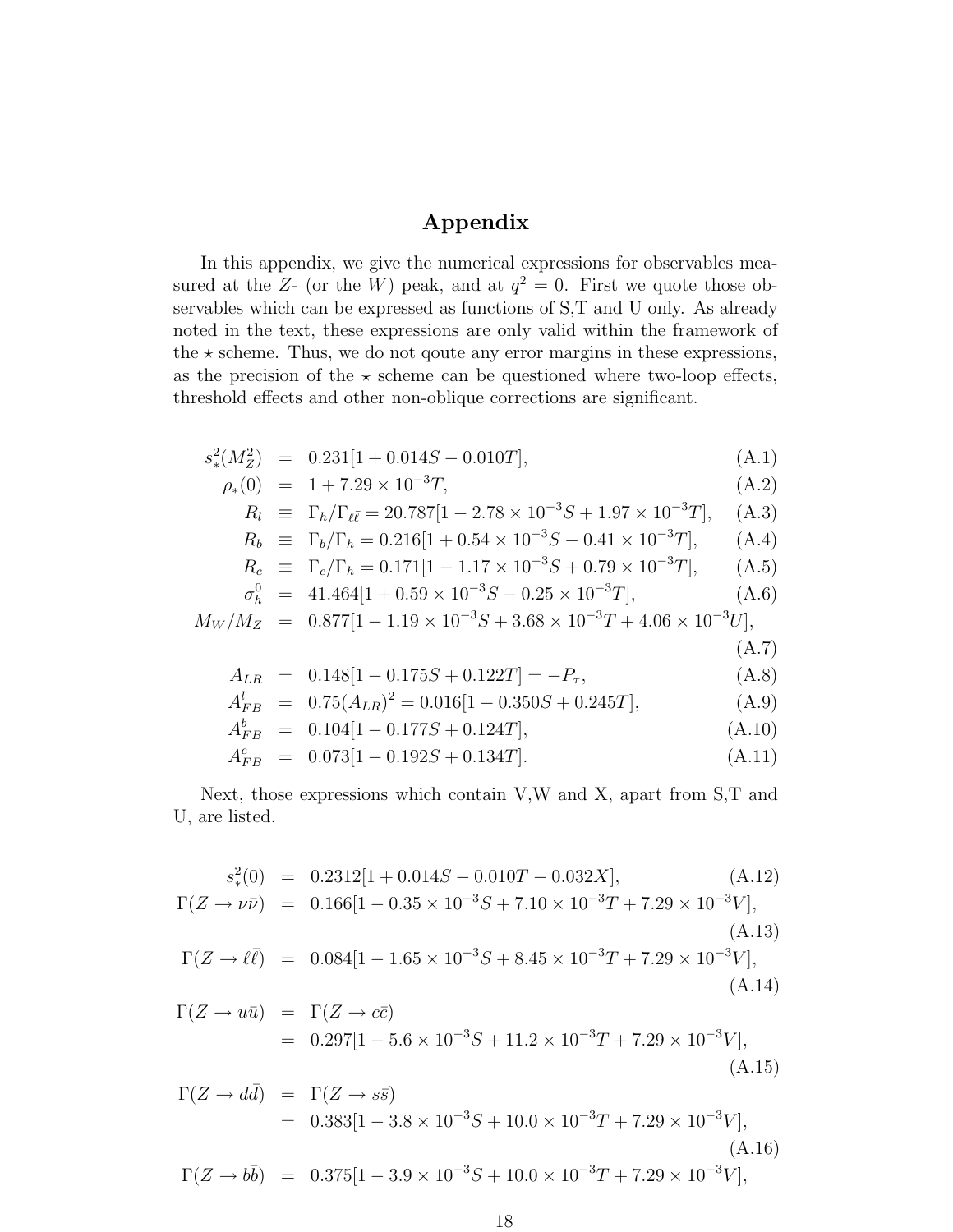$$
\Gamma_h = 2\Gamma_u + 2\Gamma_d + \Gamma_b
$$
  
= 1.735[1 - 4.4 × 10<sup>-3</sup>S + 10.4 × 10<sup>-3</sup>T + 7.29 × 10<sup>-3</sup>V], (A.18)

$$
\Gamma_Z = \Gamma_{\nu\bar{\nu}} + \Gamma_{\ell\bar{\ell}} + \Gamma_h
$$
  
= 2.484[1 - 3.3 × 10<sup>-3</sup>S + 9.6 × 10<sup>-3</sup>T + 7.29 × 10<sup>-3</sup>V], (A.19)

$$
\Gamma(W \to \ell \bar{\nu}) = 0.224[1 - 0.010S + 0.015T + 0.012U+ 7.29 \times 10^{-3}W - 1.6 \times 10^{-4}X], \qquad (A.20)
$$
  
\n
$$
\Gamma_W = 2.065[1 - 0.010S + 0.015T + 0.012U+ 7.29 \times 10^{-3}W - 1.6 \times 10^{-4}X], \qquad (A.21)
$$
  
\n
$$
g_L^2 = 0.298[1 - 0.83 \times 10^{-2}S + 2.04 \times 10^{-2}T + 1.82 \times 10^{-2}X], \qquad (A.22)
$$
  
\n
$$
g_R^2 = 0.030[1 + 2.88 \times 10^{-2}S - 0.56 \times 10^{-2}T - 6.32 \times 10^{-2}X], \qquad (A.23)
$$
  
\n
$$
R_{\nu} = 0.310[1 - 6.94 \times 10^{-3}S + 19.45 \times 10^{-3}T + 15.19 \times 10^{-3}X], \qquad (A.24)
$$
  
\n
$$
R_{\bar{\nu}} = 0.378[1 - 0.45 \times 10^{-3}S + 14.92 \times 10^{-3}T + 0.98 \times 10^{-3}X], \qquad (A.25)
$$
  
\n
$$
Q_W(^{133}_{55}Cs) = -73.855[1 + 9.9 \times 10^{-3}S + 0.4 \times 10^{-3}T - 21.7 \times 10^{-3}X]. \qquad (A.26)
$$

As already discussed in the text, we have used the quadratic approximation [7] in deriving (A.20) and (A.21), since these expressions involve  $s_*^2(M_W^2)$ which cannot be evaluated without such an approximation. At any arbitrary  $q^2$ ,  $s_*^2$  can then be written as

$$
s_*^2(q^2) = \sin^2 \theta_W |z + \frac{\alpha}{c^2 - s^2} \Big[ \frac{1}{4} S - c^2 s^2 T \Big] - \alpha \Big( 1 - \frac{q^2}{M_Z^2} \Big) X. \tag{A.27}
$$

(A.27) assumes that  $\Pi'_{\gamma Z}$  has a constant slope from  $q^2 = 0$  to  $q^2 = M_Z^2$ — which is the quadratic approximation. At  $q^2 = 0$  or  $q^2 = M_Z^2$ , no such approximation is needed; the expression is exact. However, at  $q^2 = M_W^2$ , the quadratic-approximated (A.27) yields

$$
s_*^2(M_W^2) = \sin^2 \theta_W |z + \frac{\alpha}{c^2 - s^2} \Big[ \frac{1}{4} S - c^2 s^2 T \Big] - \alpha s^2 X. \tag{A.28}
$$